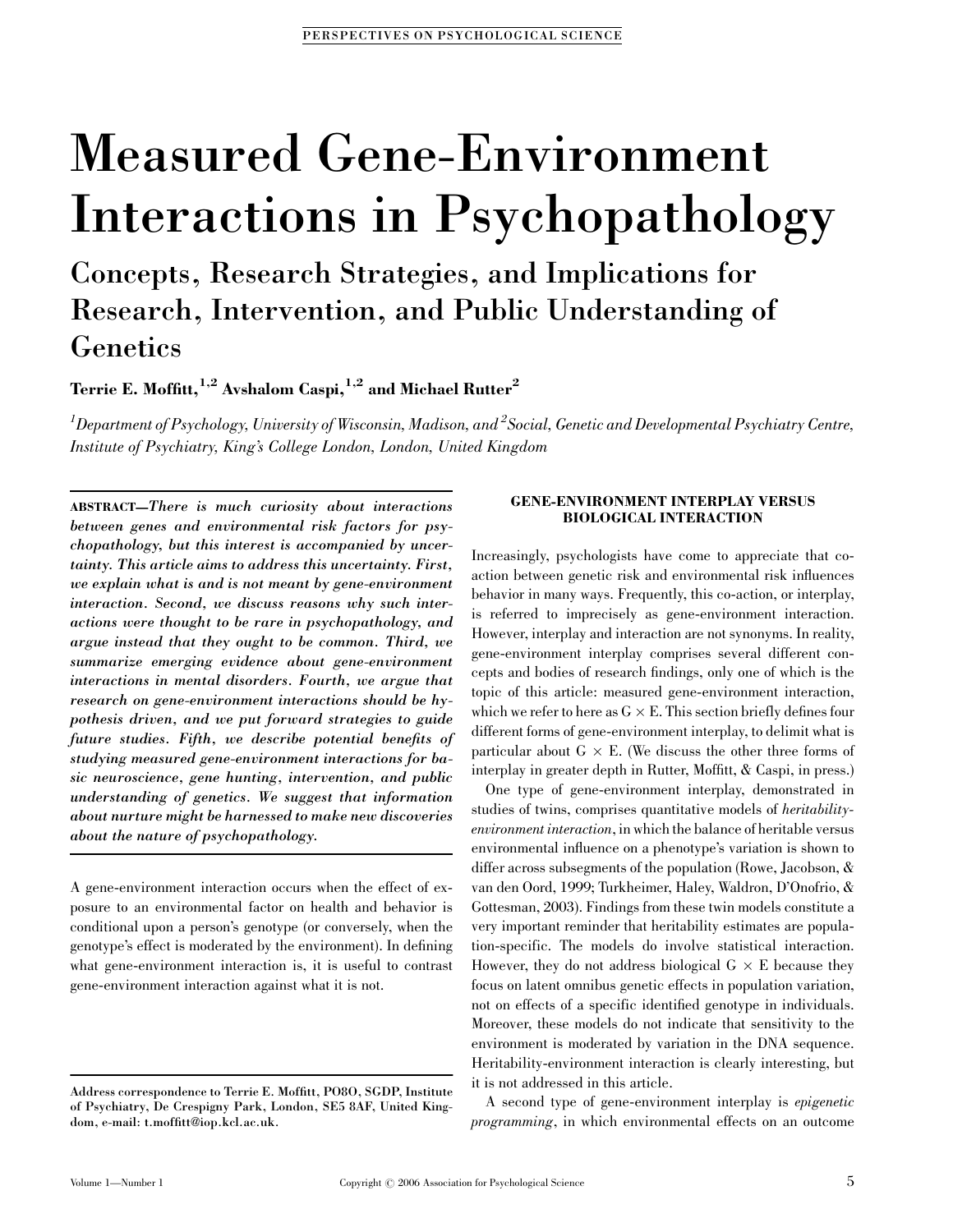such as health or behavior are mediated through altered gene expression (Cameron et al., in press; Levenson & Sweatt, 2005; Pray, 2004; Waterland & Jirtle, 2003) or even altered chromosomal structure (Epel et al., 2004; Sapolsky, 2004a). Experimental studies with rodents have shown that early-life rearing experiences can alter gene expression, and that this expression is linked to later behavior (Francis, Szegda, Campbell, Martin, & Insel, 2003; Meaney, 2001). This programming is clearly a biological process, and it involves specific measured genes, as well as specific environments. However, the effects do not involve variation in the DNA sequence, and they do not indicate that sensitivity to the environment is moderated by measured genetic variation. Rather, the environmental effects are mediated through gene expression. Epigenetic programming is important, but it is not addressed in this article.

A third type of gene-environment interplay is the familiar gene-environment correlation, in which a person's genotype influences his or her probability of exposure to environmental risks (Plomin, DeFries, & Loehlin, 1977; Rutter & Silberg, 2002). Gene-environment correlations are often discussed as if the genes have direct biological effects on an environmental risk factor (e.g., the tendency to experience stressful life events is partly heritable). This shorthand is misleading, as inevitably the genetic effect is mediated through some behaviors (in the case of life events, personality traits) that in turn bring about the environmental risk. This is an important indirect route of gene action, and it warrants more investigation than it has received, but it is not the topic of this article.

Finally, there is the topic of this article, behavioral effects due to interdependence between a specific identified variation in the DNA sequence and a specific measured environment:  $G \times E$ .  $G \times E$  has a long scientific history (Haldane, 1946). It has become an empirical essential in agricultural research (animals' and crops' genotypes moderate resistance to pests and disease) and infectious-disease research (hosts' genotypes moderate susceptibility to diseases such as malaria and tuberculosis). In the behavioral sciences, too,  $G \times E$  has long been a useful theoretical concept. It plays a central role in developmental psychology's resilience theories about children who have good mental health despite adversity, and in psychopathology's diathesis-stress theories of mental illness. However, only recently has behavioral science begun to grapple empirically with  $G \times E$ , particularly with  $G \times E$  involving measured genes.

## $G \times E$ : RARE OR COMMON?

Behind this empirical neglect of  $G \times E$  in behavioral science, we find two prior assumptions imported from quantitative behavioral genetics research. The first assumption was that an additive effect for genetic and environmental influences would be the norm. Quantitative behavioral genetic models thus tacitly misattributed any phenotypic variation generated by  $G \times E$  to additive genetic effects (Boomsma & Martin, 2002; Rutter & Silberg, 2002). Of course, it could happen that the environmental causes of behavior disorders operate independently alongside genetic causes, each making an additive contribution that operates separately from the other's, but there is no evidence that this assumption is generally true.

The second assumption, deriving directly from the first, was that  $G \times E$  effects must be so infrequent or so trivial that they can safely be ignored in behavioral genetic analyses (Bergeman, Plomin, McClearn, Pedersen, & Friberg, 1988; Caspi, 1998; Scarr, 1992). A few reports of  $G \times E$  between measured environments and indicators of genetic risk appeared in the psychopathology literature (Cadoret, Yates, Troughton, Woodworth, & Stewart, 1995; Kendler et al., 1995; Wahlberg et al., 1997), but the field as a whole tended to view those studies' results as fascinating but isolated incidents of  $G \times E$ , and put the findings to one side, because of a more general belief that  $G \times E$  effects rarely occur.

These two long-standing assumptions from quantitative behavioral genetics seem to have transferred unchallenged into psychiatric molecular genetics. This younger research field has tacitly adopted the dogmas that genes' connections to disorders are direct and additive, and that  $G \times E$  must be rare and atypical. Acceptance of the predominance of additive effects leads to the conviction that ''a so-called reductionist strategy of studying genes one at a time should yield useful results, even when geneenvironment effects are not being modeled'' (Colhoun, McKeigue, & Davey Smith, 2003, p. 865). As a result, the possibility of interactions between measured genes and environments in the origins of behavioral disorders was neglected empirically until recently. Contrast the hundreds of studies seeking direct measured gene-to-disorder connections versus the handful of studies testing measured  $G \times E$  in psychopathology. If  $G \times E$ does operate only in rare, isolated instances, then this neglect has been benign, and investing more scientific resources into  $G \times E$  research would seem unwise. But if  $G \times E$  effects are common, they should be researched.

One purpose of this article is to challenge prior assumptions and to encourage more empirical attention to  $G \times E$  in behavioral science. There are at least three theoretical reasons to reject the assumptions that  $G \times E$  effects are uncommon and inconsequential for mental health. First, the underlying concepts of natural selection dictate that genes are involved in organisms' adaptation to the environment, that all organisms in a species will not respond to environmental change in the same way, and that this within-species variation in response involves individual differences in genetic endowment. Genetic variation in response to the environment is the raw material for natural selection (Ridley, 2003). Second, biological development at the level of the individual involves adaptations to prevailing environmental conditions (Gottlieb, 2003). The literature on biological programming by early experience provides relevant examples (Bateson & Martin, 2000; Rutter, O'Connor, & the English and Romanian Adoptees Study Team, 2004). Given that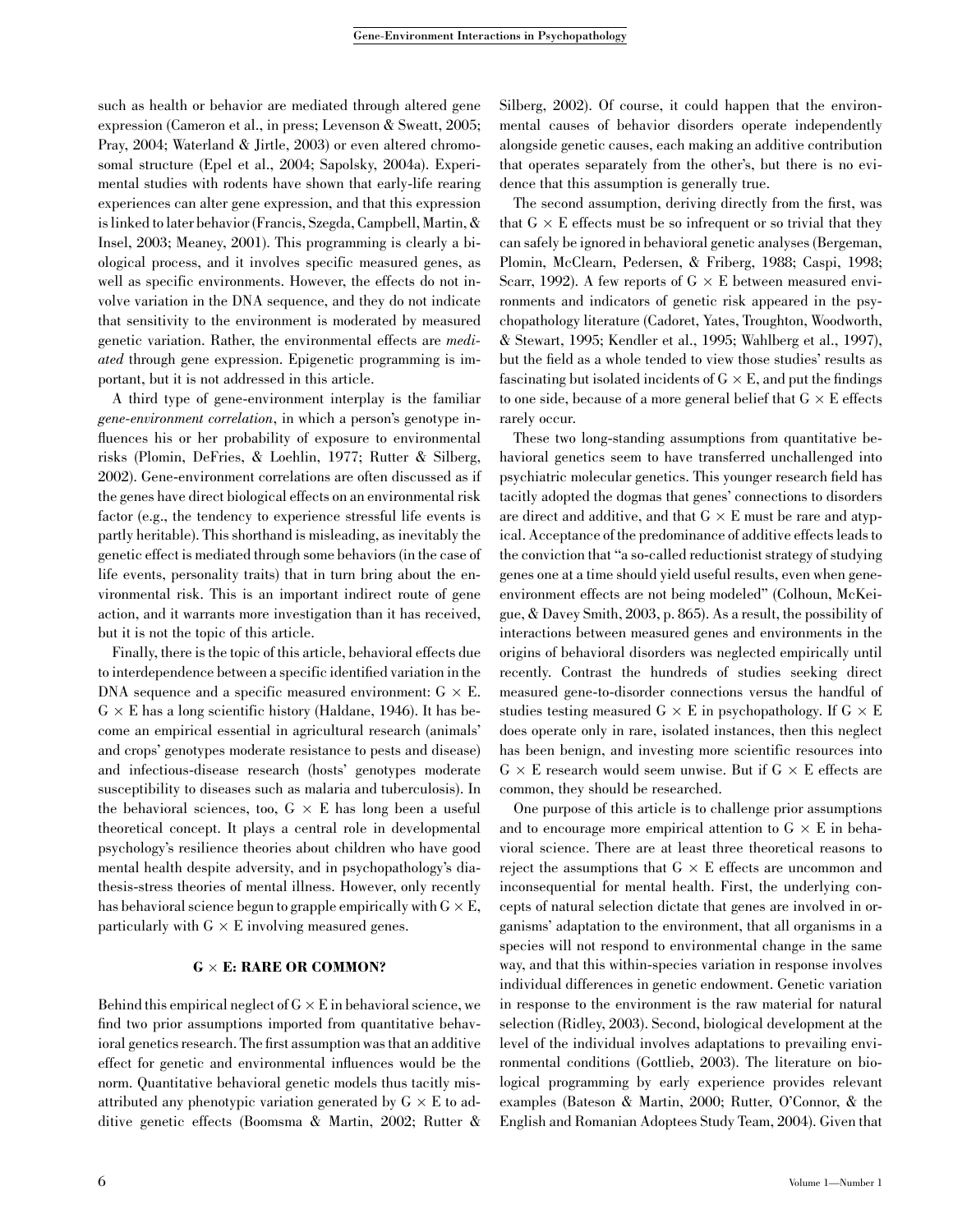human development is an environment-dependent process, it is implausible that genetic factors do not play a role in moderating the process (Johnston & Edwards, 2002). It is even more implausible that the process does not include mental health among its outcomes. Third, both human and animal studies consistently reveal great variability in individuals' behavioral responses to a variety of environmental hazards. Heterogeneity in response characterizes even the most overwhelming of traumas, including all known environmental risk factors for psychopathology. To argue that such response heterogeneity is not under genetic influence would require the assumption that although genes influence all other areas of biological and psychological function, responsiveness to the environment is uniquely outside the sphere of genetic influence. In opposition to any such assumption, research guided by diathesis-stress and resilience theories shows that individual variation in response to environmental hazards is associated with preexisting individual differences in temperament, personality, cognition, and psychophysiology, all of which are known to be under genetic influence (Plomin, DeFries, McClearn, & McGuffin, 2001; Rutter, in press).

In addition to theoretical reasons to expect  $G \times E$ , there are reasons to reject empirical claims that  $G \times E$  effects are uncommon and inconsequential for mental health. Although it is often claimed that reports of significant  $G \times E$  effects on behavior are uncommon in the published literature, this claim does not constitute evidence that  $G \times E$  effects on behavior are uncommon in nature, for two methodological reasons. First, the claim is not relevant because quantitative tests for  $G \times E$ , which test for interactions between latent genetic and environmental variance components (instead of interactions between measured genes and measured environments), are limited to testing the implicit hypothesis that there ought to be a single unified interaction between all or most of the anonymous genes related to a disorder and all or most of the anonymous environments related to it (Rutter & Pickles, 1991). This hypothesis is biologically implausible, and therefore it is not surprising (and perhaps reassuring) that data seldom support it, and few omnibus  $G \times E$ effects are found.

The second methodological reason to reject empirical claims that  $G \times E$  effects are uncommon is that statistical testing for them in behavioral genetics has been intent on detecting statistically significant interaction terms that are multiplicative. As Heath and Nelson (2002) pointed out, this multiplicative assumption gave us the " $\times$ " in G  $\times$  E. However, this narrow statistical operationalization does not necessarily map onto the ways that genes and environments interact in nature (Rutter, 1983; Rutter & Pickles, 1991; Yang & Khoury, 1997). That is because multiplicative interaction requires variation in both genotype and environment. If the environment that creates risk is all-pervasive, there cannot be a multiplicative interaction even if the reality is that the effects of genotype are wholly contingent on environment (Rutter, 1983). The best-known examples of  $G \times E$  in medicine involve pervasive environmental

risk, and therefore would not pass the test of multiplicative interaction. We refer to genetically moderated susceptibility to malaria in regions where infection is endemic, genetically moderated allergic reactivity to airborne spring pollens, and genetically determined phenylketonuria in response to the ordinary diet. In these examples of  $G \times E$ , genes moderate humans' capacity to resist the health-damaging effects of a pathogenic environment. However, lack of variation in the environment within the population under study precludes a test of multiplicative interaction with genotype, so other statistical tests are more appropriate.

The larger point is that synergistic interdependency between genotype and environment is a theoretical biological concept, not a statistical concept. The essential feature of this concept is its thesis that genotype moderates the effect of exposure to an environmental pathogen on health. This moderation concept can be empirically operationalized through a variety of study designs and tested by more than one statistical tool (Hunter, 2005). A multiplicative interaction test is not the only tool for testing  $G \times E$ ; it is one among several, and thus  $G \times E$  should not be viewed as synonymous with multiplicative statistical interaction. A too-narrow focus on multiplicative statistical interaction terms has given behavioral geneticists the impression that  $G \times E$ effects are seldom found.

On the basis of this analysis, we suggest that there is little support for the expectation that  $G \times E$  effects ought to be rare or trivial in mental health. Evolutionary, developmental, and diathesis-stress theories suggest the opposite. Empirical claims that  $G \times E$  findings are rare derive from flawed methodological assumptions. Of course, it would be wholly unreasonable to suggest that all genetic effects on mental health operate through the environment. However, like other noncommunicable diseases that have common prevalence in the population and complex multifactorial etiology, most mental disorders have known nongenetic, environmental risk factors and causes. It is reasonable to suggest that wherever there is variation among humans' psychological reactions to the major environmental pathogens for mental disorders,  $G \times E$  must be expected to operate to some degree.

## EMERGING  $G \times E$  FINDINGS

Our research team recently reported measured  $G \times E$  in three mental disorders.  $G \times E$  findings for other mental disorders are appearing as well (e.g., Kahn, Khoury, Nichols, & Lanphear, 2003), and of course the new field of psycho-pharmacogenetics operates on the  $G \times E$  premise that patients' genotype determines variation in the efficacy of psychiatric drugs, which are in essence manipulated environments (Basu, Tsapakis, & Aitchison, 2004; W.E. Evans & Johnson, 2001; Goldstein, Tate, & Sisodiya, 2003). We describe our three studies here because they provide proof in principle that  $G \times E$  effects occur in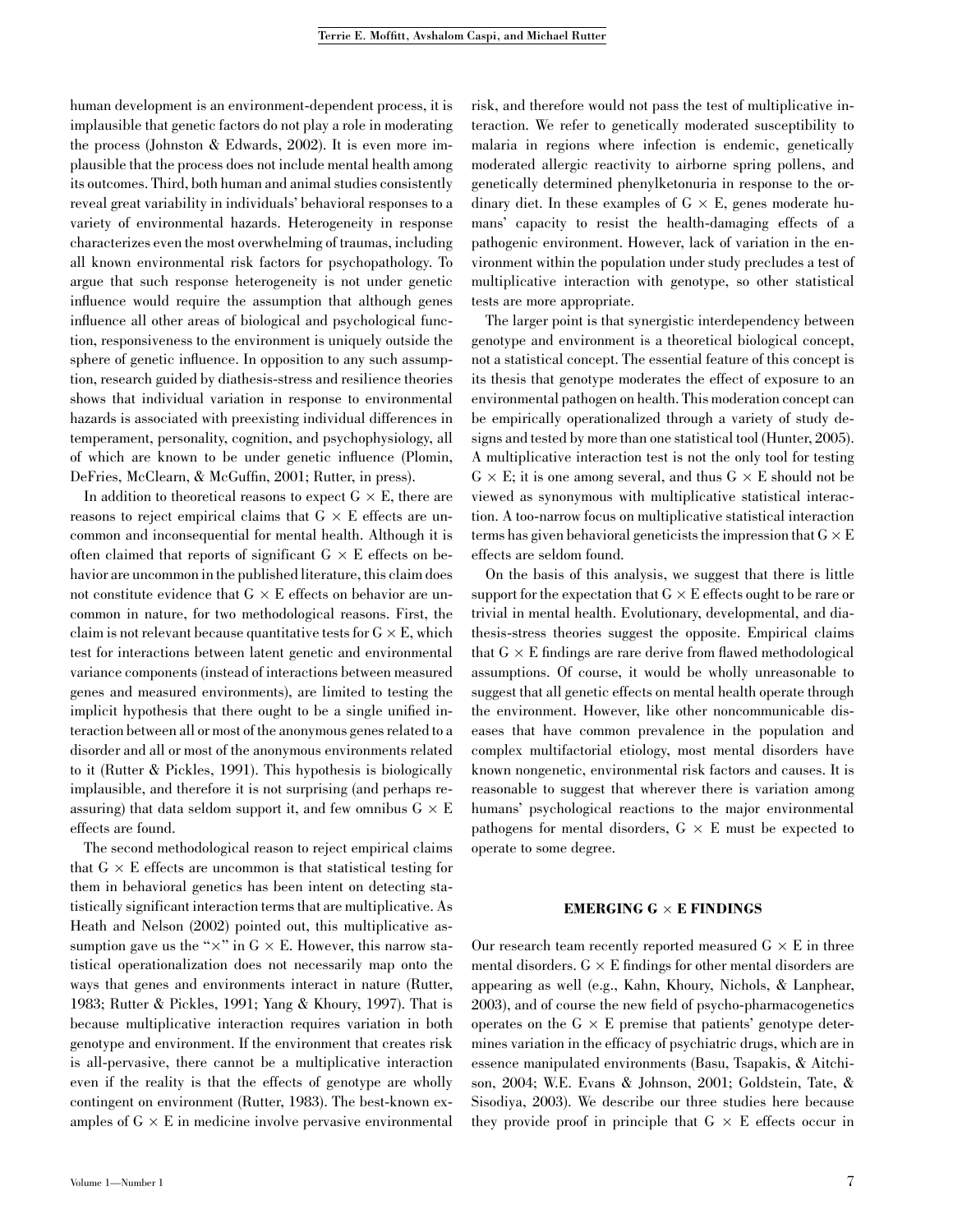relation to psychopathology outcomes, and they illustrate the feasibility of the  $G \times E$  research strategy.

In our first study, we hypothesized that a functional polymorphism in the promoter region of the gene encoding the neurotransmitter-metabolizing enzyme monoamine oxidase A (MAOA) moderates the effect of child maltreatment in the cycle of violence. Results showed maltreated children whose genotype conferred low levels of MAOA expression more often developed conduct disorder and antisocial personality, and were more likely to commit violent crimes as adults, than children with a high-activity MAOA genotype (Caspi et al., 2002). A replication of this study has been published (Foley et al., 2004), as has a (partial) failure to replicate (Haberstick et al., 2005).

In a second study, we hypothesized that a functional polymorphism in the promoter region of the serotonin transporter gene (5-HTTLPR) moderates the influence of stressful life events on depression. Individuals with one or two copies of the 5-HTTLPR short allele exhibited more depressive symptoms, diagnosable depression, and suicidality following stressful life events than individuals homozygous for the long allele (Caspi et al., 2003). Replications of this study have been published (Eley et al., 2004; Grabe et al., 2005; Kaufman et al., 2004; Kendler, Kuhn, Vittum, Prescott, & Riley, 2005; Wilhelm et al., in press; Zalsman et al., in press), as has one failure to replicate (Gillespie, Whitfield, Williams, Heath, & Martin, 2005).

In a third study, we demonstrated that  $G \times E$  applies to environmental pathogens apart from psychosocial risks, by asking why exposure to cannabis leads to psychosis in some users but not others. We hypothesized that a functional polymorphism in the catechol-O-methyltransferase (COMT) gene moderates the risk from adolescent cannabis use for developing adult psychosis (Semple, McIntosh, & Lawrie, 2005). Cannabis users carrying the COMT valine allele were likely to subsequently exhibit psychotic symptoms and to develop schizophreniform disorder, but cannabis use had no such adverse influence on individuals with two copies of the COMT methionine allele (Caspi et al., 2005).

Beyond psychiatric genetics, in other branches of medicine, large-scale data-collection initiatives are being planned or launched to build infrastructure for  $G \times E$  research (Collins, 2004; Kaiser, 2003; Radda & Viney, 2004; U.S. National Children's Study, 2004; Wright, Carothers, & Campbell, 2002), and some  $G \times E$  effects are already being reported. An exhaustive review is beyond the scope of this article, but a few examples are illustrative. In the area of bacterial infection, patients infected with invasive streptococci did or did not develop severe systemic disease depending on their genotype on polymorphisms in human leukocyte antigen class II haplotypes (Kotb et al., 2002). The  $G \times E$  approach is also being taken in studies of other infectious diseases, such as malaria, HIV-AIDS, leprosy, and tuberculosis (Hill, 1999; Hoffjan et al., 2005).

In the field of cardiovascular disease, subjects in the Framingham Heart Study who had high dietary fat intake did or did

not develop abnormal high-density lipoprotein (HDL) concentrations depending on their genotype on the polymorphic hepatic lipase (HL) gene promoter (Ordovas et al., 2002). This HL  $G \times E$  has been replicated (Tai et al., 2003). Reports from a different study showed that tobacco smokers did or did not develop coronary heart disease depending on their lipoprotein lipase genotype (Talmud, Bujac, & Hall, 2000) and their apolipoprotein E4 (APOE4) genotype (Humphries et al., 2001). The APOE4  $G \times E$  effect has been replicated (Talmud, 2004). In the study of stroke-prone hypertension, rats exposed to a highsalt diet did or did not develop elevated systolic blood pressure depending on their genotype on the polymorphic angiotensinconverting enzyme (ACE) gene (Yamori et al., 1992). The  $G \times E$ approach is also being taken in the study of other exposure-related diseases such as asthma, lung cancer, and type 2 diabetes (Kleeberger & Peden, 2005; O'Rahilly, Barroso, & Wareham, 2005). A good replication record is building (Hunter, 2005).

In a study of low infant birth weight, women who smoked tobacco during pregnancy did or did not give birth to underweight infants depending on their genotype on two polymorphic metabolic genes, CYP1A1 and GSTT1 (Wang et al., 2002). In studies of dementing illnesses, patients with a history of head injury did or did not develop Alzheimer's dementia, and increased betaamyloid deposition in the brain, depending on their genotype on the polymorphic apolipoprotein (APOE) gene (Mayeux et al., 1995; Nicholl, Roberts, & Graham, 1995). A  $G \times E$  pattern was also found when instead of head injury, the environmental influence on cognitive decline was estrogen therapy (Yaffe, Haan, Byers, Tangen, & Kuller, 2000). In a study of dental disease, heavy tobacco smokers did or did not develop gum disease depending on their genotype on the polymorphic interleukin 1 (IL1) gene (Meisel et al., 2002). This  $G \times E$  effect has been replicated (Meisel et al., 2004).

Three notable patterns emerge across these initial reports of  $G \times E$  effects. First, several of the initial findings have already been replicated. Second, every study took as its starting point a known environmental pathogen for the health outcome in question. Third, in many of the reports, the gene studied bore no significant relation to health outcome in the absence of exposure to the environmental pathogen. Thus, although there was a biologically plausible rationale for considering each gene as a candidate gene, without the  $G \times E$  approach each gene's connection to illness would have been negated in error. Later in this article, we revisit the unsettling possibility that unrecognized  $G \times E$  can foster false negative findings in genetic research.

These emerging examples of  $G \times E$  are prompting new interest in the  $G \times E$  phenomenon among behavioral scientists: ''The identification of gene-environment interactions will be one of the most important future goals of genetic epidemiology'' (Merikangas & Risch, 2003b, p. 631). However, this interest has met with a lack of pragmatic information: ''No aspect of human behavioral genetics has caused more confusion and generated more obscurantism than the analysis and interpretation of the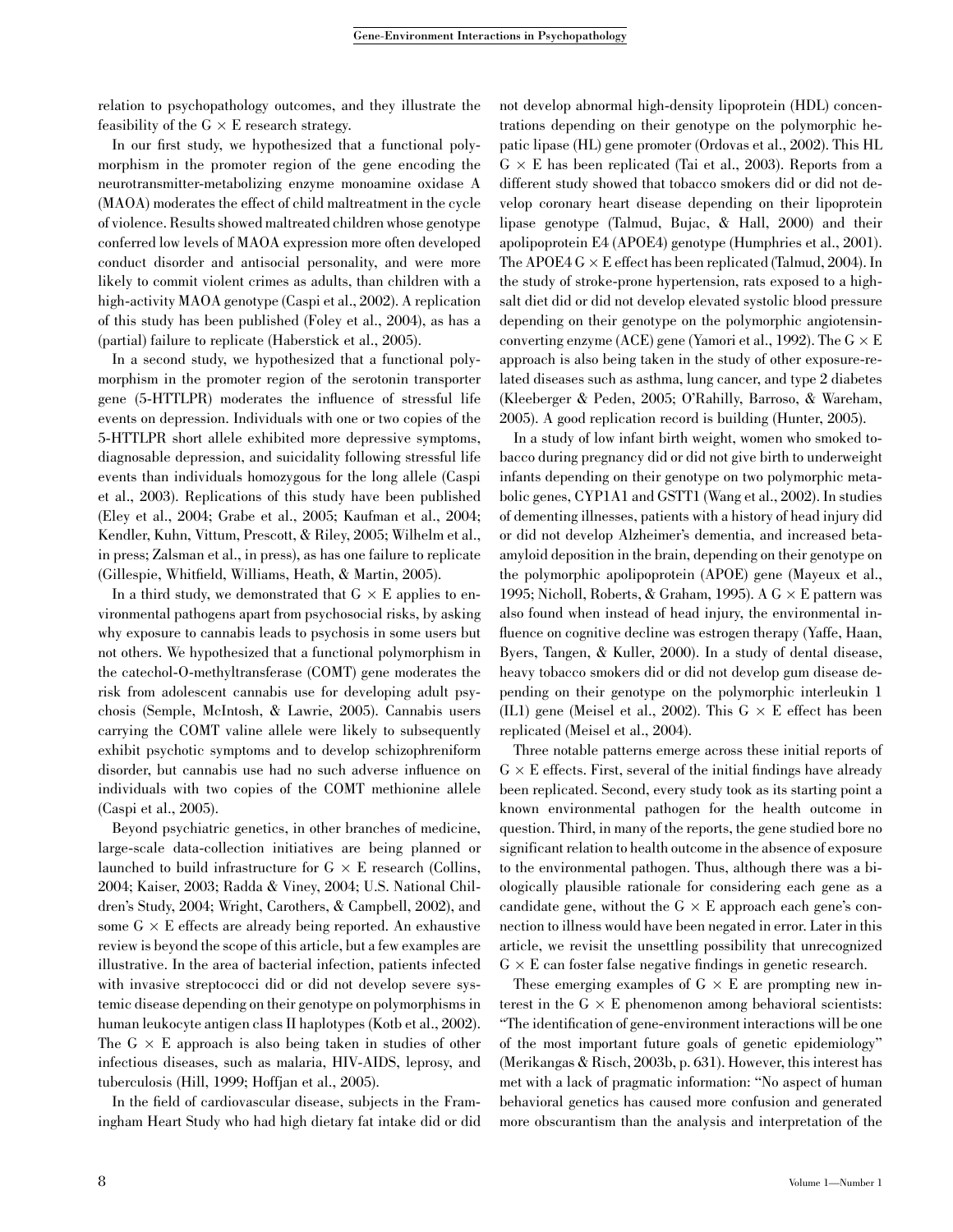various types of non-additivity and non-independence of gene and environmental action and interaction'' (Eaves, Last, Martin, & Jinks, 1977, p. 1), an observation that ''is as true today as when it was written'' (Boomsma & Martin, 2002, p. 185). Moreover, many researchers remain skeptical about the feasibility of studying measured  $G \times E$ :

Despite the theoretical value of characterizing both intrinsic and extrinsic components of the causal process in the development of disease, . . . gene-environment interactions are likely to remain a conceptual framework for health research rather than a practical goal for the foreseeable future. (Cooper, 2003, p. 437)

Thus, the current high level of curiosity about  $G \times E$  is accompanied by uncertainty about the feasibility of  $G \times E$  research, and by pragmatic questions about how to carry out good  $G \times E$  studies. In this article, we aim to address these issues.

## STRATEGIES FOR PROGRAMMATIC RESEARCH INTO MEASURED  $G \times E$

We aim to encourage careful, deliberate  $G \times E$  hypothesis testing. Such testing begins with specifying theoretically plausible triads of a gene, an environmental pathogen, and a behavioral phenotype. This section puts forward principles to guide  $G \times E$  tests using measured variables. Information about working with genetic data is widely available; accordingly, we give more emphasis to information about working with environmental data.

# Step 1: Consulting Quantitative Behavioral Genetic Models of the Disorder

Quantitative models may offer clues to whether or not  $G \times E$  is likely to play a part in the etiology of a disorder. Such quantitative models are derived from twin and adoption designs that have been used to disentangle genetic and environmental effects on disorder (Plomin et al., 2001). In most quantitative genetic research, measured genes and environments are not available, and therefore structural equation modeling of phenotypic variation is used to estimate the probable contribution of unmeasured latent variables to individual differences in an outcome. Phenotypic variance is decomposed into three basic latent variables: a genetic variance component called A (to denote additive genetic variance), an environmental variance component called C (denoting ''common'' or family-wide environmental variance), and another environmental component called E (denoting person-specific environmental variance, including measurement error). In this framework, it is also possible to model and test a variance term for  $G \times E$  (Eaves et al., 1977; Eaves, Silberg, & Erkanli, 2003; Heath et al., 2002; Kendler & Eaves, 1986; Purcell, 2002; Sham, 1997). Significance for such a latent  $G \times E$ term would strongly encourage constructing hypotheses about measured  $G \times E$ . (However, the absence of a significant  $G \times E$  term would not rule out the possible existence of measured G E, because the significance tests rely on the two assumptions of multiplicative interaction and unitary interaction across all genes and environments. These two assumptions are not always true, as we noted earlier.)

In the vast majority of published twin and adoption analyses of behavioral phenotypes,  $G \times E$  has not been explicitly modeled. In this existing quantitative literature, any interactions between genes and environments would be confounded with the other terms in the model and, as a result, would generate upwardly biased estimates of the A and E parameters. For example, if the effects of family salt intake depended on the genetic predisposition of the individual, this effect would register in most analyses as a pure genetic effect on blood pressure. (If one monozygotic, MZ, twin's salt intake exceeded his or her co-twin's salt intake, this same effect would register as E, person-specific environment.) Thus, the heritability coefficient A indexes not only the direct effects of genes, but also effects of interactions between genes and environments (Boomsma & Martin, 2002; Heath & Nelson, 2002; Rutter & Silberg, 2002). For this reason, a large estimate of A for a disorder, sometimes referred to as "high heritability," should not discourage constructing hypotheses of  $G \times E$  for the disorder. To the contrary, moderate to large quantitative estimates of heritability for a disorder should encourage constructing hypotheses about measured  $G \times E$  (although they do not guarantee  $G \times E$ ). This logic also applies to E, person-specific environment.

Additional, more specific, support for pursuing  $G \times E$  can come from evidence that an indicator of latent genetic risk is involved in interaction with a known environmental risk for a disorder. In research designs providing such evidence, the environmental pathogen is measured. Even though the actual genes remain anonymous, variation in participants' genetic risk is inferred on the basis of the diagnosis of a first-degree biological relative. This can be achieved using both adoption and twin designs. In an adoption study, an individual's genetic risk is high if his or her biological parent had a diagnosis of disorder, and low if not. This information about an adoptee's latent genetic risk can be brought together with measures of the adoptee's rearing experience in order to estimate the joint, and possibly interactive, contribution of genetic and environmental risks to disorder. In one study using this design, it was shown that the likelihood of developing conduct disorder was greatest among adoptees with a genetic background of antisocial personality if they were brought up in adverse adoptive family environments (Cadoret, Yates, Troughton, Woodworth, & Stewart, 1995). Another study using this design showed that schizophrenia spectrum disorder was more likely if high-risk adoptees had been brought up in an adoptive home environment characterized by dysfunctional communication than if they were brought up in an environment with better communication (Tienari et al., 2004).

When data are collected on twins, an individual's genetic risk for disorder can be estimated as a function of his or her co-twin's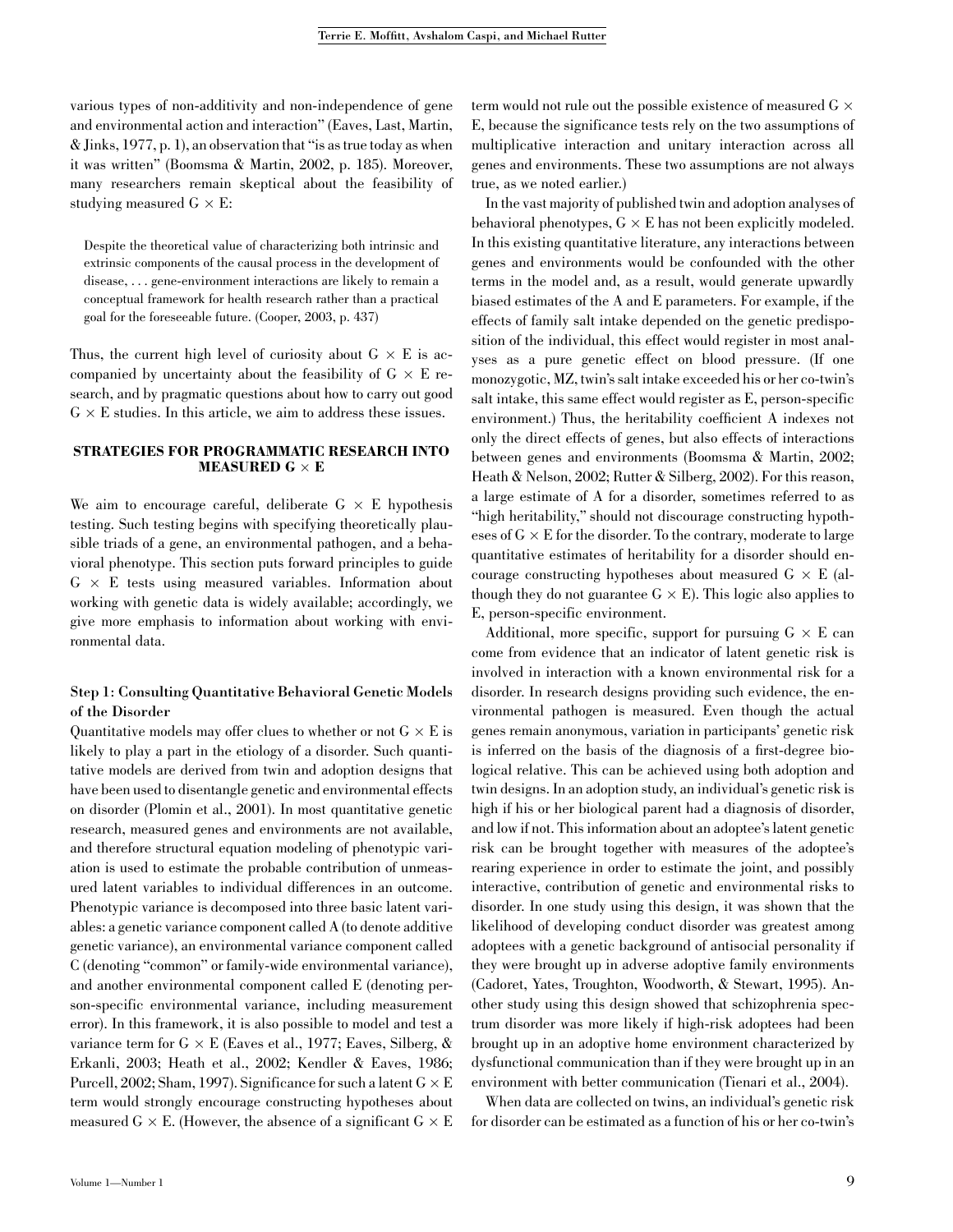diagnostic status and the pair's zygosity (Andrieu & Goldstein, 1998; Ottman, 1994). An individual's genetic risk is deemed high if his or her MZ twin has been diagnosed for the disorder in question, and low if not. In one study using this design, the likelihood of becoming depressed following a major life stress was greatest for individuals who had the most genetic liability (Kendler et al., 1995). In another study using this design, the experience of maltreatment was associated with a 24% increase in diagnosable conduct disorder among children at high genetic risk, but an increase of only 2% among children at low genetic risk (Jaffee et al., 2005). Note that when studies document an interactive effect of measured environment and anonymous genetic risk for susceptibility to a disorder, then that measured environment becomes an obvious candidate environment for further  $G \times E$  research with measured genes. The next section turns to choosing candidate environments.

# Step 2: Identifying the Candidate Environmental Pathogen for the Disorder

It is necessary to glean from the literature the candidate environmental risk factors already known to predict each disorder (Rutter, 2005). A pool of candidate environmental risk factors is available for outcomes such as substance abuse (Heath & Nelson, 2002), the antisocial disorders (Loeber & Farrington, 1998), depression (Kendler, Gardner, & Prescott, 2002), and even schizophrenia spectrum disorders (Tsuang, Stone, & Faraone, 2001; van Os, Krabbendam, Myin-Germeys, & Delespaul, 2005). The pool of candidate environmental risks for disorders such as autism, Alzheimer-type dementia, or attention-deficit/hyperactivity disorder is currently more limited. Nonetheless, the concordance of MZ twins for even these highly heritable disorders is less than perfect, indicating the existence of nongenetic contributing causes. Moreover, conceptualizing environmental risk for mental disorders should not be restricted to psychosocial experiences, but should extend to perinatal, infectious, and toxic pathogens associated with elevated rates of mental disorder. We now turn our attention to three considerations in selecting candidate environmental risks for inclusion in  $G \times E$  research.

## Variability in Response Among People Exposed to the Same Environmental Risk

One feature of a good candidate environmental risk factor is obvious, but nevertheless bears noting: It should not perfectly predict the disorder. Thus, for our  $G \times E$  studies, child maltreatment was a good environmental candidate because not all maltreated children turn out to be violent, stressful life events was a good candidate because not all people experiencing them become depressed, and cannabis use was a good candidate because there is huge variation in people's response to cannabis, ranging from no response whatsoever to psychosis. Evidence of marked variability in the outcome of people exposed to the same level of an environmental risk implies that individual differences in genetic susceptibility (i.e.,  $G \times E$ ) might be at work.

# Plausible Effect of the Environmental Risk on Biological Systems Involved in the Disorder

Genes that influence mental disorders must logically exert their effects via the brain's neurobiological pathways. To be a good candidate for interaction with genes, an environmental risk ought to have evidence that it affects a neurobiological pathway to disorder. Although this kind of evidence is highly desirable for framing  $G \times E$  hypotheses, we accept that it is not easily achievable at the moment, because so little is known about the impact of environmental factors on biological brain systems. Consider that dietary fat was an ideal environmental candidate for the study of the HL gene and cholesterol in the Framingham Heart Study (Ordovas et al., 2002) because the pathophysiology of how dietary fat is metabolized by the liver and converted to HDL cholesterol was already well understood.

Behavioral science is only beginning to understand some of the pathophysiological processes that convert environmental pathogens to mental disorders (Adolphs, 2003; Charney, 2004; de Kloet, Joels, & Holsboer, 2005; Nemeroff, 2004). Nevertheless, this model of logic can be followed for developing hypotheses of  $G \times E$  that are at a minimum biologically plausible. For example, child maltreatment was a good environmental candidate for our  $G \times E$  study of MAOA and aggression because neurotransmitter systems having connections to both MAOA and aggression are known to be altered by maltreatment in early life, in ways that persist into adulthood (DeBellis, 2001; Flugge, van Kampen, & Mijnster, 2004). Likewise, cannabis use was a good environmental candidate for our  $G \times E$  study of COMT and psychosis because cannabis affects the same neuroanatomical sites, dopaminergic indicators, and memory deficits that have been implicated in studies of COMT functionality and studies of schizophrenia (Caspi et al., 2005).

# Evidence That the Putative Risk Is a True Environmental Pathogen Having Causal Effects

Once a candidate risk factor has been identified, it is important to go a step further to test whether it has causal effects that are actually environmentally mediated. In general, there is no shortage of candidate environmental risk factors; decades of research have contributed this information. Proven environmental causes are in shorter supply, however. Variables become "risk factors" if they merely have a documented predictive statistical association with disorder outcomes, whether or not the association is causal. But in many cases it is unknown whether these environmental risk factors are true environmental pathogens having causal effects (Kraemer, 2003; Kraemer et al., 1997). For  $G \times E$  studies, a variable must be more than a risk factor; evidence that it is a true environmental pathogen is also required.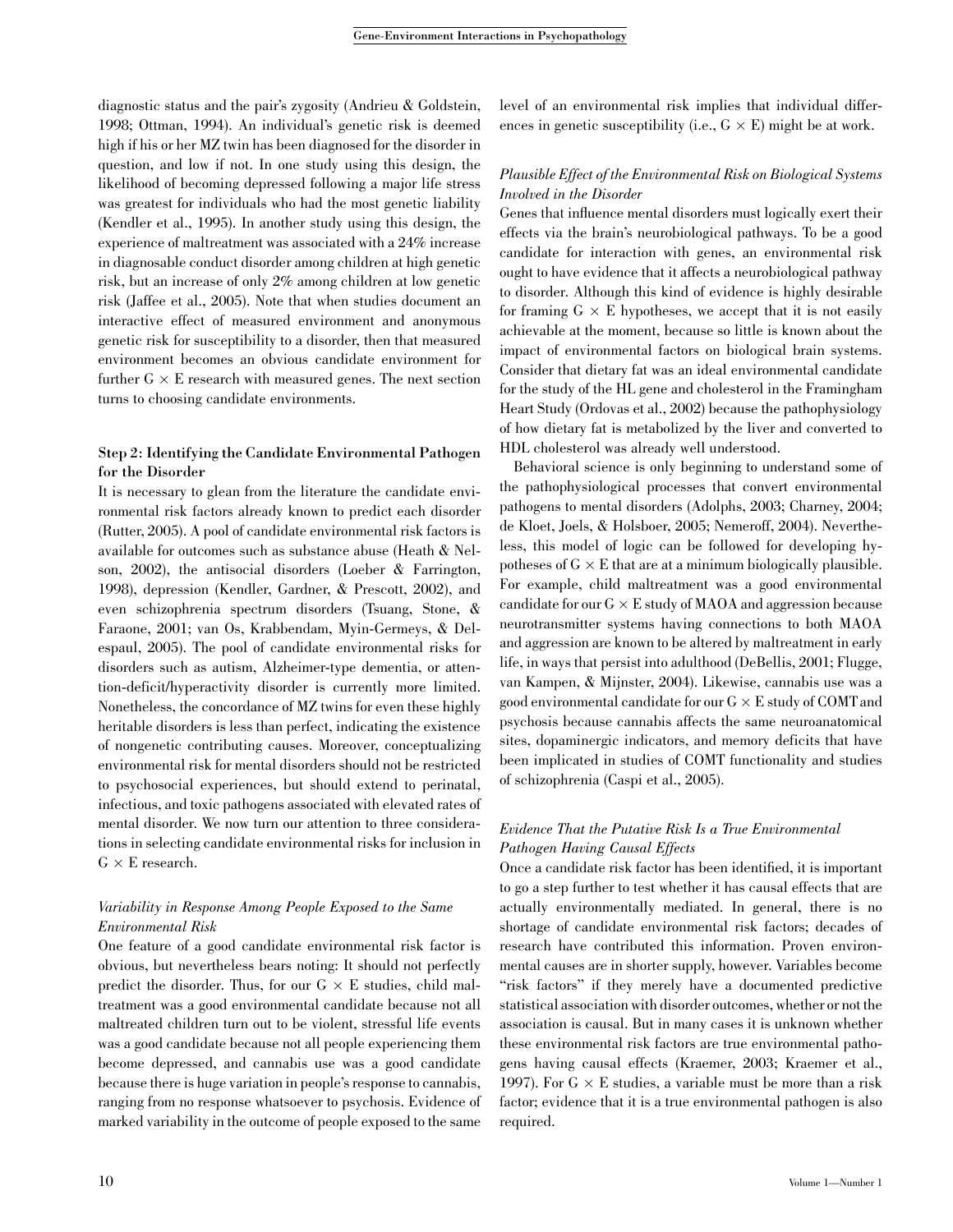Why must  $G \times E$  researchers prove that a risk factor has environmentally mediated causal effects on disorder? An association between an alleged environmental risk factor and a disorder cannot be presumed to represent a cause-effect association because some unknown third variable may account for the association, and if the environmental risk factor is correlated with heritable risk, then that third variable may well be genes. Correlation between environmental risk and genetic susceptibility is denoted as rGE (Rutter & Silberg, 2002). For example, the association between maltreatment during childhood and subsequent aggression could be genetically mediated through two forms of rGE (DiLalla & Gottesman, 1991): First, aggressive parents could transmit an aggressive disposition to their offspring and also treat them harshly (passive rGE). Second, aggression-prone offspring could provoke harsh treatment by adults (active rGE). If an environmental risk is found to be under genetic influence, some or all of the observed association between environmental risk and disorder may nevertheless represent true environmental causation. However, if an alleged environmental risk factor's association with psychopathology is wholly genetically mediated, then a putative  $G \times E$  is really only an interaction between one specific gene and other unidentified anonymous genes. That could be interesting in its own right, but it would lack the implications of a  $G \times E$  finding.

How can researchers test whether a risk factor is causal? It is, of course, unethical to assign participants to experimental conditions expected to induce psychopathology. However, at least three methodologies can be harnessed to test a risk factor for environmental mediation (Rutter, 2005; Rutter, Pickles, Murray, & Eaves, 2001). First, causation can be documented through a treatment experiment, by implementing a randomized clinical trial to show that an intervention in the environmental risk factor can alter the course or reduce the prevalence of disorder (Howe, Reiss, & Yuh, 2002; Olds et al., 1998). Treatment experiments rule out genetic influence on the environmental risk factor by randomly assigning subjects to the treatment condition. Second, causation can be documented by capitalizing on a naturally occurring experiment of nature that involves an exogenous shock (e.g., combat exposure). Here, the longitudinal method can be used to show that an experience of an environmental factor brings about a change in behavior from a prior baseline level, within individuals (for examples of within-individual change in such natural experiments, see Cicchetti, 2003; Costello, Compton, Keeler, & Angold, 2003; Duyme, Dumaret, & Tomkiewicz, 1999). Natural experiments rule out genetic influence on the environmental risk factor by using the subjects as their own controls.

Third, causation can be documented using twin and adoption designs to control for and rule out genetic influences on the phenotype, while highlighting in bas-relief the influence of a measured environmental variable (Moffitt, 2005). For example, adoptions can be studied to test if an environmental factor alters adoptees' disorder outcomes, by influencing outcome over and above the genetic liability from their biological parents' disorder

(Cadoret et al., 1995). Similarly, twins can be studied to test if an environmental risk factor increases twins' disorder outcomes, over and above genetic contributions to their similarity. For example, MZ twin pairs who are discordant for an environmental risk factor can be studied, to test if differences between siblings in their exposure explain their discordant status on behavioral disorder (Caspi et al., 2004; Orr et al., 2003; Toomey et al., 2003). A promising method studies the families of adult MZ twins who are mothers. In this twin-mothers design, the MZ sisters are equivalent genetic mothers to each other's birth children, and therefore genetic influence on the children is matched. In this design, if the environment provided by an MZ mother predicts her children's behavior no better than does the MZ aunt's environment, this would be evidence against an environmental effect (D'Onofrio et al., 2003; Silberg & Eaves, 2004).

Each of these methods is fallible, and thus the most compelling evidence for environmental causation would come from a combination of them (Caspi et al., 2004; Kim-Cohen, Moffitt, Taylor, Pawlby, & Caspi, 2005). For example, whether college attendance has an environmentally mediated effect promoting alcohol abuse among young people has been ascertained using two methods: first, by asking if students' abuse had increased from precollege levels and decreased again after graduation (a natural experiment), and second, by asking if within MZ twin pairs discordant for college attendance, the student twin was more likely to abuse alcohol than the nonstudent co-twin (an MZ-twin-control design; Slutske et al., 2004).

In most cases, the required evidence that a candidate environment has pathogenic effects will come from research conducted outside the  $G \times E$  study. For example, maltreatment can be considered an environmental pathogen in our  $G \times E$  study with MAOA because separate research in a twin sample has established that much of maltreatment's effect on children's aggression is environmentally mediated (i.e., the effect does not arise because a child's genetic characteristics provoke maltreatment or because maltreatment-prone parents transmit aggression-prone genes; Jaffee, Caspi, Moffitt, & Taylor, 2004). In some cases, even when dealing with an environmental pathogen for which there is evidence of environmental mediation in the literature, it will be necessary to undertake further checks within the  $G \times E$  study. For example, in our  $G \times E$  study of 5-HTTLPR and life events predicting depression, the  $G \times E$  effect applied only to life events occurring in years just prior to the target depression episode; if life events occurring after the depression episode were substituted, the  $G \times E$  effect dropped to nil (Caspi et al., 2003). This established that the role of life events in the observed  $G \times E$  was not an artifact of any inherited tendency to have stressful life events.

#### Step 3: Optimizing Measurement of Environmental Risk

Once an environmental risk factor has been converted to the exalted status of an environmental pathogen by experimental or genetically sensitive studies, the  $G \times E$  researcher must set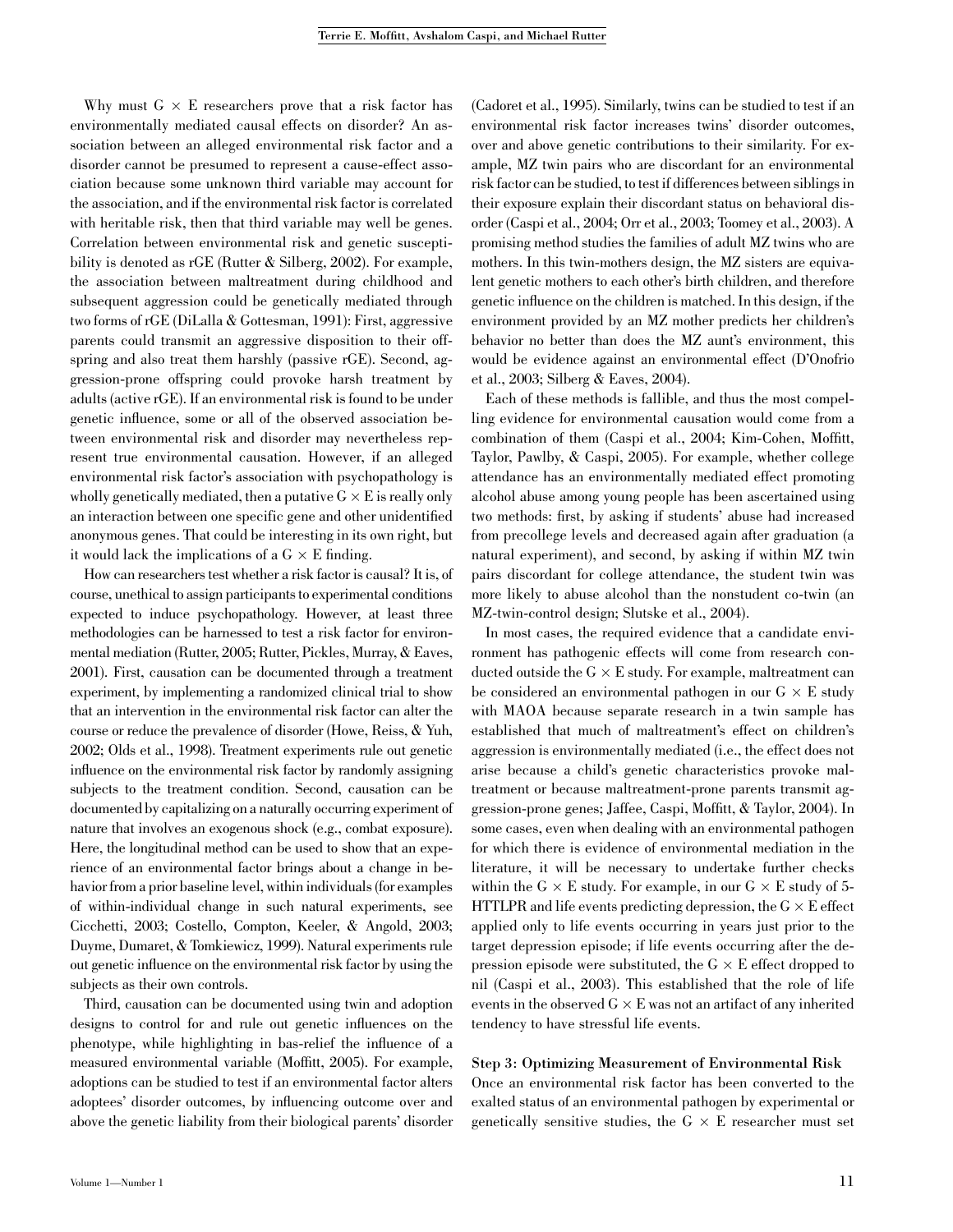about to measure it. Much attention has been paid to precise and reliable ascertainment of mental-disorder outcomes, but less has been paid to precise and reliable measurement of environmental pathogens. Many geneticists are reluctant to measure environments because they think it is expensive to collect environmental data. However, measuring exposure to an environmental pathogen precisely and reliably can enhance a study's power enormously. The needed sample size depends on allele frequency and the magnitude of the interaction term, but also critically on the strength of the association between the environmental exposure and the outcome, which is a function (in part) of the precision with which both are measured. In fact, simulations reveal that the difference between unreliable (correlation with true score  $= .4$ ) versus reliable (correlation  $= .7$ ) measurements corresponds to a 20-fold difference in sample size, indicating that although measuring environmental exposure might seem costly, doing it well can pay for itself by substantially reducing the need for a large sample (Wong, Day, Luan, & Wareham, 2003). For detecting  $G \times E$ , smaller samples with expensive but more precisely measured exposures compare favorably against very large samples with necessarily imprecise but inexpensive measurement of exposure (Luan, Wong, Day, & Wareham, 2001). Furthermore, any cost of measuring environments needs to be weighed against the potential cost of not doing  $G \times E$  research, which is overlooking genes that might be important in disease causation. Next, we offer four considerations for improved environmental measurement in the context of G  $\times$ E research.

#### Proximal Measures of Environmental Pathogens

It is critical to differentiate between distal and proximal risk factors (Wachs, 2000). Proximal environmental influences are specific social and physical experiences that directly impinge on the individual. In contrast, distal environmental influences include historical, cultural, demographic, and geographic characteristics whose effects are mediated by more proximal factors. A distal risk factor is important only because it increases the likelihood of occurrence of a proximal pathogen. For example, a large literature shows statistical associations between low family socioeconomic status and mental disorder in children, but more focused analyses reveal that the effect of low socioeconomic status is mediated by parent-child relationships, rather than directly by lack of money (Conger & Elder, 1994; Costello et al., 2003). Proximal environmental risk factors are more relevant than distal factors for  $G \times E$  research because they are more likely to meet criteria for pathogen status, and they lend themselves to biologically plausible hypotheses about their impact on specific neurobiological systems that mediate psychopathology symptoms. Unfortunately, for many existing genotyped samples, only a few distal variables (such as participants' occupation or education) have been measured, and good measures of proximal environmental pathogens are lacking.

## Age-Specific Environmental Pathogens

Some environmental pathogens' effects may be limited to sensitive periods of genetically influenced vulnerability. In some cases, this is common sense. For example, a mother's tobacco smoking is a risk factor for cognitive development of her offspring if their exposure occurs prenatally during fetal brain growth, but that pathogenic effect is unlikely to apply to offspring exposed to their mother's smoking later during childhood. Other developmentally limited effects may not be as obvious. For example, the deleterious brain consequences of drug use appear to be more pronounced on adolescents than adults, a difference that has been linked to brain maturation stage in rodent models (Chambers, Taylor, & Potenza, 2003). Some disorders may have a succession of environmental risks, each relevant at a different stage of the life course. For schizophrenia, infectious exposure is relevant prenatally, hypoxia is relevant at birth, drug use is relevant during early adolescence, and demanding life stress can precipitate deterioration in adulthood (Tsuang et al., 2001). It is important to take developmental considerations into account when interpreting environmental effects because the impact of specific environmental influences will be differentially salient at different ages.

## The Cumulative Nature of Environmental Influences

Studies of the temporal nature of environmental risk processes associated with psychopathology yield four important findings. First, although the effects of a single pathogen may be quite small, the cumulative effect of multiple pathogens may be quite large (G.W. Evans, 2004; Rutter & Quinton, 1977; Sameroff, Seifer, & Bartko, 1997). Second, many of the most powerful effects involve chains of related events rather than a single factor at just one point in time. Such a developmental cascade of experiences has been documented as leading to women's depression (Kendler et al., 2002). Third, although the effects of a pathogen measured at a single point in time may be very small, the cumulative effects of extended exposure or repeated exposure are often quite strong. Fourth, most risks derive from longstanding situations rather than acute events.

For  $G \times E$  research, cumulative measures are better than snapshot measures because they provide more precise, sensitive, and reliable measurement of the environmental pathogen (Wolfe, Havemen, Ginther, & An, 1996). For example, bone lead burden ascertains cumulative lead exposure over time, whereas acute blood lead concentration does not. Likewise, a measure of a person's cumulative months of unemployment over recent years is more useful than whether he or she happens to be unemployed on the date of a research interview. Both bone lead burden and long-term unemployment will have stronger associations with mental-disorder outcomes than their acute, short-term counterparts (Caspi, Wright, Moffitt, & Silva, 1998; Needleman, McFarland, Ness, Fienberg, & Tobin, 2002). In G  $\times$ E studies, an accumulation of multiple negative life events (such as job loss, divorce, or being the victim of an assault) interacted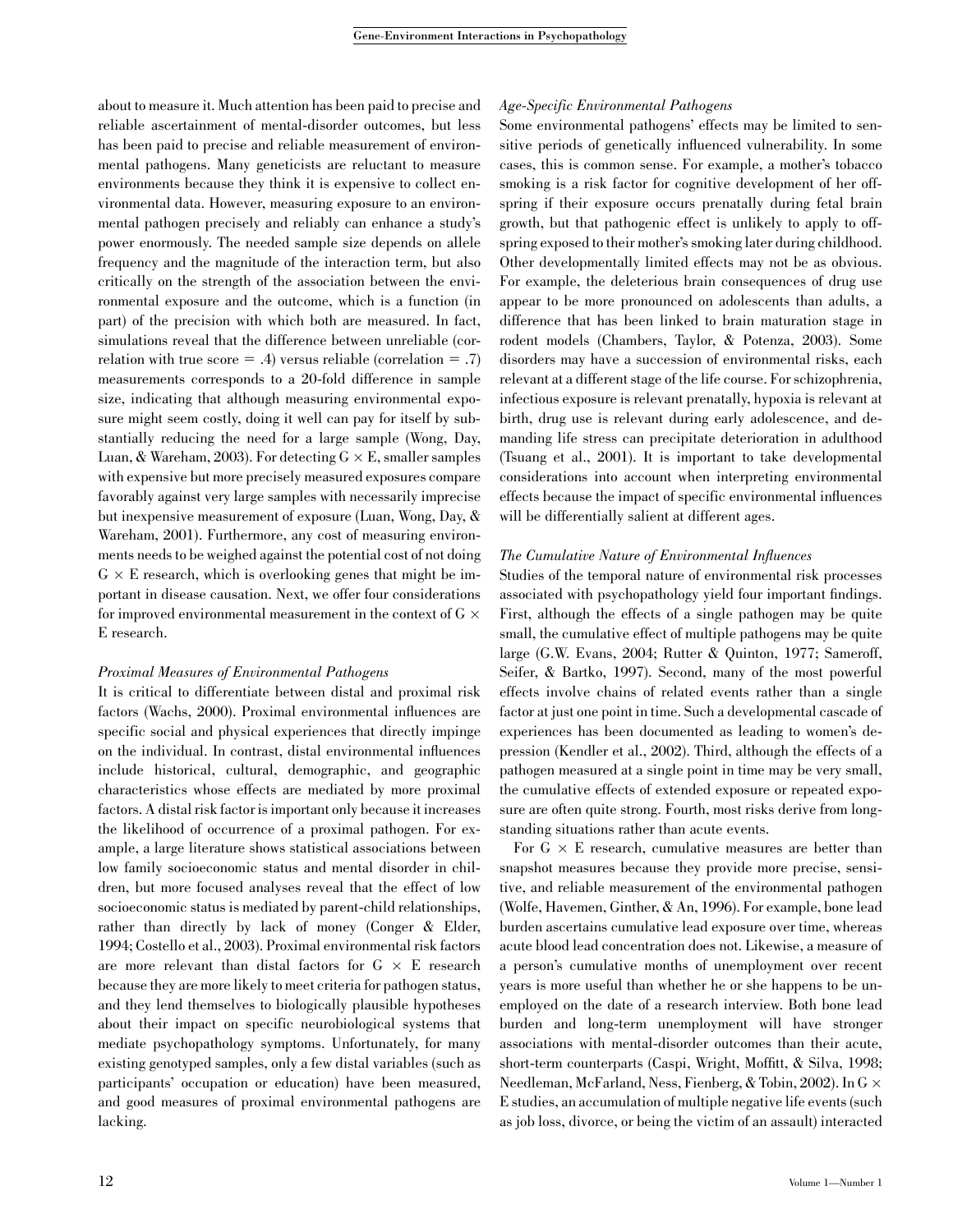more strongly with genetic risk than did a single life event (Caspi et al., 2003), even if the single event was extremely traumatic (Kendler et al., 2005). In many cases, cumulative measurement can be attained by taking repeated measurements over time, which markedly enhances power to detect  $G \times E$  (Wong et al., 2003).

#### Retrospective Measures of Environmental Pathogens

Most measurement of environmental pathogens is likely to involve collecting and dating people's retrospective reports of their exposure. Retrospective assessment of exposure is necessary in mental health research because many important exposures occur years before the disorder appears (e.g., childhood sexual abuse) or gradually over a period of time leading up to disorder (e.g., sustained heavy alcohol consumption). The several dangers of retrospective data in psychopathology research are well known: normal forgetting, revisionist recall, bias by the respondents' knowledge of subsequent disease outcome, bias by patients' cognitive dysfunction or low mood, and forward telescoping of recalled events (Hardt & Rutter, 2004; Simon & VonKorff, 1995). A specific difficulty for retrospective recall of psychosocial risks in  $G \times E$  studies is evidence that memories of past events (e.g., parental treatment) are under partial genetic influence, and that the same genetic factors influence personality and behavior (Krueger, Markon, & Bouchard, 2003). This implies that some retrospective measures of environmental risk are confounded with outcome-relevant genes and will probably not pass the test of environmental mediation.

Fortunately, there are solutions to the problems of retrospective data. Clearly, the best antidote to the ills of retrospective data is collecting data prospectively in a longitudinal study. Repeated prospective measurement of environmental pathogens and mental health status enhances the reliability and precision of measurement (and increases power to detect  $G \times E$ ), and augments scientific inference. But for geneticists accustomed to their field's rapid pace, the prospect of starting up a prospective study and waiting years for outcomes may lack appeal (Collins, 2004). Fortunately, DNA can be collected at any point in the life course, and as a result, genotyping can be added to the large variety of excellent ongoing longitudinal cohort studies having established data on prospective, repeated, cumulative measures of exposure to environmental pathogens relevant to mental health.

However valuable existing cohort studies may be, they cannot supply prospective measures of an environmental pathogen that is discovered to be important for mental health only after a study has been under way for some years. Exposure to domestic violence comes to mind, as it was not prospectively assessed for children in those cohort studies begun in the 1970s that are now yielding adult mental-disorder outcomes; domestic violence was virtually unheard of in the literature then and was assumed to be too rare to warrant measurement in cohort samples. Even when no prospective data exist, it is possible to improve the quality of retrospective reports by using the life-history-calendar method. Life-history calendars have been proven to generate highly reliable and valid retrospective reports of a variety of pathogenic life events (Belli, Shay, & Stafford, 2001; Caspi et al., 1996), including exposure to domestic violence (Ehrensaft, Moffitt, & Caspi, 2004) and spells of substance abuse (Horney, Osgood, & Marshall, 1995). Life-history calendars can also generate reliable histories of onset, duration, and recurrence of illness (Belli et al., 2001; Lyketsos, Nestadt, Cwi, Heithoff, & Eaton, 1994), which are essential for assessing the timing of pathogen exposure relative to onset and course of the disorder. This fundamental principle can be illustrated by our finding of a  $G \times E$ effect involving the 5-HTTLPR polymorphism and life events; a study that could not date life events relative to episodes of disorder would not have identified the effect, because life events occurring before disorder onset generated a  $G \times E$ , but life events occurring after disorder onset did not.

#### Step 4: Identifying Candidate Susceptibility Genes

So far, tests of  $G \times E$  hypotheses have not hunted for new genes; they have exploited candidate genes already identified, to ascertain whether they are involved in  $G \times E$  as hypothesized. The obvious challenge for such hypothesis-driven studies is how to choose genes to test. We propose the following three guidelines for choosing among candidate genes as they emerge.

#### Common Polymorphic Variants

Good candidate genes for  $G \times E$  will be those whose polymorphic variants are relatively common in the population. If a potentially disadvantageous variant is maintained at a high prevalence rate, this might imply (although it certainly does not guarantee) that natural selection has not been able to eliminate the variant because its deleterious effects on the phenotype are expressed only under particular environmental conditions, or perhaps even because it confers a selective advantage under particular environmental conditions (Aldoo et al., 2002; Hill, 1999; Schork, Cardon, & Xu, 1998; Searle & Blackwell, 1999). In other words, the gene involved in  $G \times E$  can be hidden from the forces of natural selection, just as it is hidden from gene hunters. From a more pragmatic point of view, common allelic variants confer advantages of statistical power when testing interaction effects (Hwang, Beaty, Liang, Coresh, & Khoury, 1994).

#### A Direct Gene-to-Disorder Association

If the gene has already been shown to have a replicated maineffect association with the mental disorder, it will be an easy candidate choice. However, it is vital to appreciate that  $G \times E$ research cannot rely on such replicated main-effect associations, because of the following paradox: Logically, if a gene's effects are conditional on the environment, this will have the natural consequence of diminishing researchers' capacity to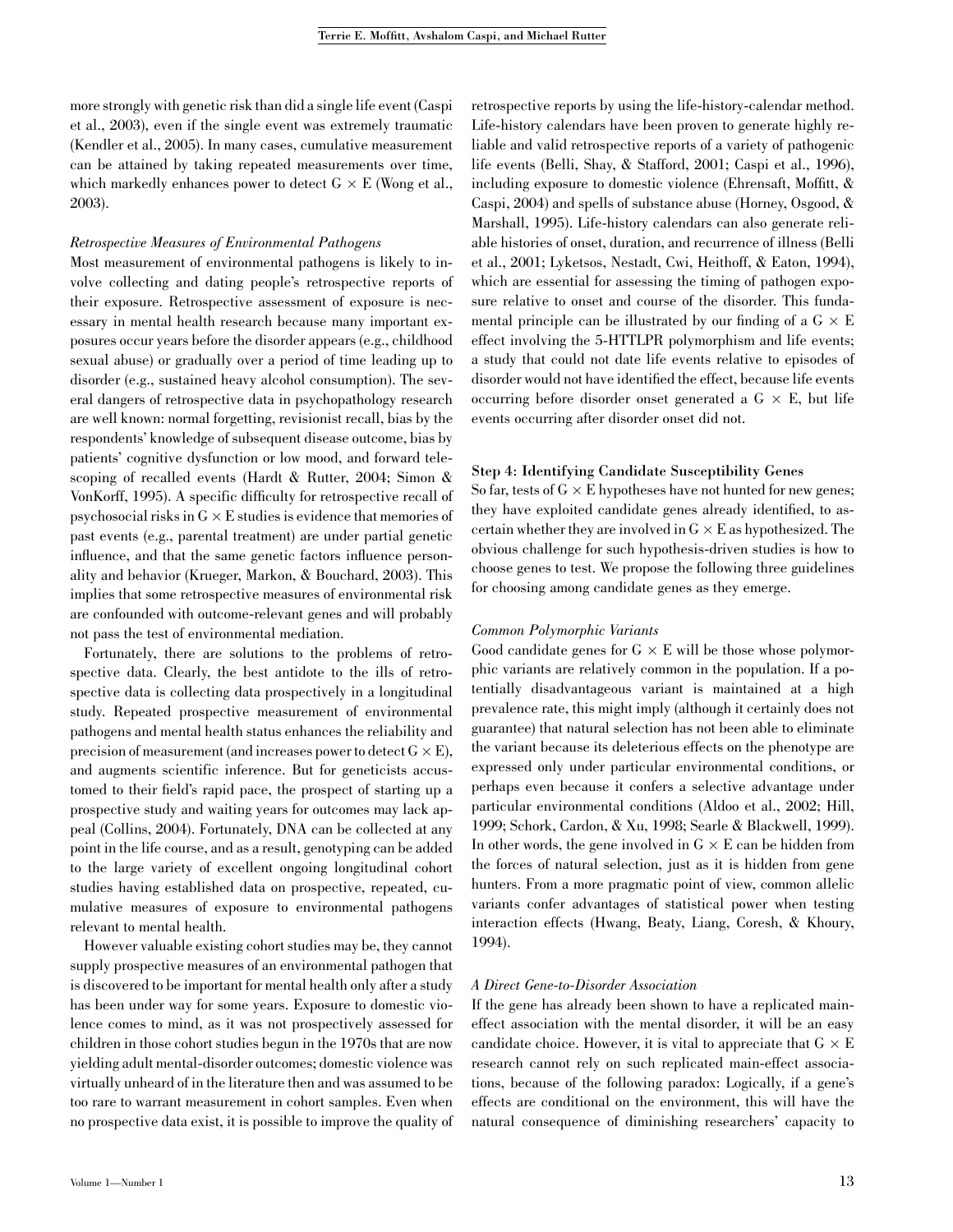detect a main-effect association between the gene and a disorder. Thus, a known association between gene and disorder can nominate a gene for a  $G \times E$  hypothesis, but the absence of such an association does not in any way disqualify a gene.

There is hope that gene associations will be found more successfully with endophenotypes than has been the case with diagnosed disorders. Endophenotypes are heritable neurophysiological, biochemical, endocrinological, neuroanatomical, cognitive, or neuropsychological correlate constituents of disorders (Gottesman & Gould, 2003). Because they are thought to have simpler genetic underpinnings than disorders themselves, endophenotypes may assist with identifying candidate genes for  $G \times E$  hypotheses. As a caution, it must be noted that to the extent that endophenotype studies look only for main effects, they too will probably overlook genes whose effects are conditional on the environment. For instance, the connection between the HL gene and cholesterol, an endophenotype for heart disease, remained hidden until it was revealed in a  $G \times E$  study involving dietary fat (Ordovas et al., 2002).

# Functional Significance in Relation to Reactivity to the Environmental Pathogen

Candidate genes are those for which there is empirical evidence of a functional physiological significance in brain systems with known connections to psychopathology (Tabor, Risch, & Meyers, 2002). However, such evidence is not enough to frame hypotheses in  $G \times E$  research. The soundest logical basis for selecting a candidate gene for  $G \times E$  is evidence that the gene is related to organisms' reactivity to the environmental pathogen. This evidence is necessary to frame a biologically plausible hypothesis that the gene moderates responses to an environmental pathogen (i.e.,  $G \times E$ ). This association is completely different from the gene being associated with the disorder itself. For example, we elected to focus on the 5-HTTLPR gene in our  $G \times E$  research on life events and depression, despite the fact that there was no robust association between the gene and depression (Lesch, 2003), because the gene had been shown to predict individual differences in physiological responsiveness to stress conditions in three different experimental paradigms, knockout mice (Murphy et al., 2001), stress-reared rhesus macaques (Bennett et al., 2002), and a human functional neuroimaging paradigm (Hariri et al., 2002).

To date, most evidence of connections between genes and pathogen responsiveness has emerged from studies of rodents and nonhuman primates having known human-relevant genotypes. In nonhuman animals, both genotype and exposure to an environmental pathogen can be manipulated under experimental control (Crabbe, 2003; Flint, 2003; Maxson, 2000; Suomi, 2001). Studying nonhuman subjects is an advantage because they can be assigned to detrimental risk conditions that are unethical in human studies (e.g., deprivation of maternal rearing). These experiments use genetically modified animals, or animals having known human-relevant polymorphisms, and

they measure responsiveness through a variety of physiological and behavioral phenotypes. For example, two groups of rhesus macaques differing in their serotonin genotype reacted differently to stressful maternal deprivation during infancy, as indicated by measures of serotonin metabolites in cerebrospinal fluid (Bennett et al., 2002), adrenocorticotropic hormone (Barr et al., 2004), and visual orientation to stimuli (Champoux et al., 2002). We have emphasized the value of animal models of pathogen reactivity, rather than animal models of disorder per se. Animal models of disorder have been criticized because they cannot faithfully represent core cognitive symptoms of human mental disorders, whereas animal models of pathogen reactivity offer a valuable window for understanding the neurobiological effects of environmental pathogens (Carola, Frazzetto, & Gross, 2005; Holmes, Murphy, & Crawley, 2003).

As yet, there is relatively little information available about genes associated with reactivity to environmental pathogens among humans. We look toward a new wave of experimental research investigating whether or not genotypes influence human participants' responsiveness to emotion-eliciting stimuli, laboratory stress paradigms, toxic exposures, or other pathogens. Some such studies have already been conducted. For example, humans with one or two copies of the short 5-HTTLPR allele exhibited greater amygdala reactivity to fearful visual stimuli compared with individuals homozygous for the long allele (Hariri et al., 2002, 2005; Heinz et al., 2005). Also, humans with one or two copies of a dopamine receptor polymorphism allele, the DRD4 7-repeat (or longer), exhibited more craving and arousal when looking at smoking cues (a lit cigarette) than did individuals not carrying the 7-repeat allele (Hutchison, La Chance, Naiura, Bryan, & Smolen, 2002). Random assignment of human subjects to experimental environmental-risk stimuli, as done in the aforementioned studies, rules out the possibility of any confounding gene-environment correlation.

Future human  $G \times E$  investigations of the influence of genotype on reactivity to environmental pathogens will use neurophysiological, biochemical, endocrinological, neuroanatomical, cognitive, emotional, and neuropsychological phenotypes as measures of pathogen reactivity. (Note that these are the same domains that other researchers have proposed for study as endophenotypes, but endophenotypes are defined as stable, state-independent traits, whereas reactivity measures by definition must be state dependent.) Likely examples might include peripheral psychophysiological measures such as electrodermal or heart rate reactivity (Battaglia et al., 2005; Finley et al., 2004), adrenocortical reactivity (Wust et al., 2004), and reactivity of the brain as measured by functional neuroimaging tools (Egan et al., 2001, 2003; Hariri et al., 2002, 2005; Heinz et al., 2005). The results of more reactivity studies will provide an evidence base to nominate candidate genes for  $G \times E$  hypotheses predicting disorders.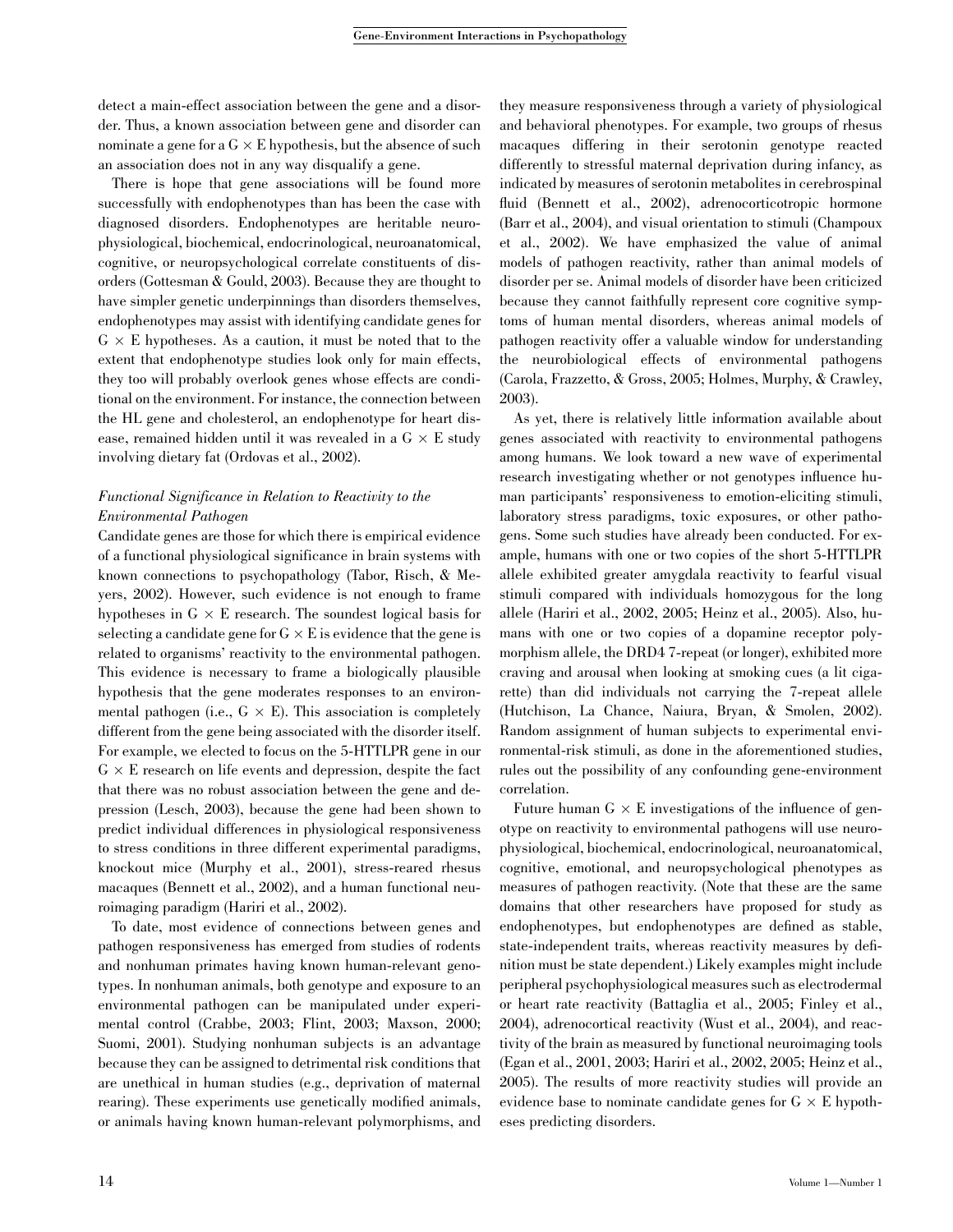This fourth step, nominating candidate genes for  $G \times E$  hypotheses, is going to require patience. Good candidate genes will probably not pile up rapidly because the many pragmatic barriers to detecting reliable connections between genes and disorders (Merikangas & Risch, 2003b; Sullivan, Eaves, Kendler, & Neale, 2001) will also bedevil research designed to detect connections between genes and responsiveness to environmental pathogens. Moreover, until now, researchers have put most of their efforts into the search for direct connections between genes and disorders, whereas the search is only beginning for connections between genes and responsiveness to stress or other pathogens.

#### Step 5: Testing for an Interaction

Each  $G \times E$  study will involve key pragmatic decisions, such as how to characterize the genotype of interest, how to reduce genotyping measurement error, what sample size is needed for statistical power, or how to handle the study sample's ethnic mix. In this article, we do not offer instruction about such decisions, because the decisions must be made according to the specifics of a study's hypothesis. Detailed recommendations about studying measured  $G \times E$  have been published elsewhere (see Hunter, 2005; Ottman, 1990, 1996; van den Oord, 1999; van Os & Sham, 2003; Yang & Khoury, 1997), and new methodological advice is constantly published. This section addresses general issues of research design.

## Study Sampling Designs

The most informative design for testing  $G \times E$  begins with a cohort sample, to represent as accurately as possible population variation in genotype, exposure to environmental pathogens, and a variety of disorders (as well as to represent variation in healthy outcomes). This design is enhanced if the cohort can be enlisted prospectively in early life and followed longitudinally, with repeated assessments to obtain unbiased measures of cumulative exposure to environmental pathogens, and to ascertain psychiatric history relative to timing of exposure (Collins, 2004; Hunter, 2005). As a very simple illustration, in the case of dichotomous genotypic and environmental variables, four cells of participants can be compared. First, a cell having low genotypic risk and low environmental risk establishes the baseline level of psychopathology outcome associated with factors apart from the  $G \times E$  hypothesis. Second, a cell having high genotypic risk but low environmental risk ascertains any effect of the gene in isolation on psychopathology outcome. Third, a cell having high environmental risk but low genotypic risk ascertains any effect of risk environment in isolation. The key test of  $G \times E$  compares information from these three cells against information from a fourth cell having both high genotypic risk and high environmental risk, to ascertain whether the joint association of the two risk factors with psychopathology outcome is additive or multiplicative. As this example makes obvious, measured  $G \times E$  can be approached using a variety of familiar statistical methods (Cohen, Cohen, West, & Aiken, 2003; Greenland & Rothman, 1998; Rosenthal, Rosnow, & Rubin, 2002; Rutter & Pickles, 1991).

The epidemiological cohort design is desirable for health research because it contains population information needed to evaluate a finding's potential clinical utility, and this advantage applies equally to  $G \times E$  research. Although concerns about the clinical utility of  $G \times E$  findings may seem premature today, systematic evidence of utility from epidemiological designs will be necessary before any  $G \times E$  finding can be translated into applied use of measured genes in diagnostics and therapeutics (Haga, Khoury, & Burke, 2003; Merikangas & Risch, 2003a). The epidemiological design allows accurate estimation of sensitivity, specificity, positive and negative predictive values for clinical outcome, and attributable risk (which implies how much the disorder could be reduced in the population if the  $G \times E$ could be disrupted). The interaction between the COMT polymorphism (valine vs. methionine alleles) and cannabis use provides an illustration. The prevalence of schizophrenia spectrum psychosis in the population is about 1 in 100; in adolescent cannabis users, this risk multiplies to about 4 in 100, and in studied adolescent cannabis users with the COMT valine genotype, this risk multiplied to 15 in 100 (yielding a significant  $G \times E$ ). However, 85% of the study cohort's adolescent cannabis users had no untoward psychotic effects even if they had a homozygous valine genotype, and further, only a small fraction of psychosis cases could be attributed to the  $G \times E$  (Caspi et al., 2005). Thus, testing in a birth cohort revealed that clinical diagnostic prediction from this  $G \times E$  would be unwarranted, although the  $G \times E$  may prove useful for understanding etiological processes in psychosis.

Despite the clear advantages of testing  $G \times E$  in longitudinal cohort studies, cheaper and quicker designs have been put forward (Clayton & McKeigue, 2001). The recommended strategy is to add information about environmental exposure to conventional genetic association designs (case-control comparisons, affected-relative pair designs, etc.; Yang & Khoury, 1997). Even a case-only design to screen for  $G \times E$  has been described (J. Khoury & Flanders, 1996). We mention an additional possibility: testing  $G \times E$  within a pool of individuals exposed to a known environmental pathogen. If a good candidate gene is available, such an exposed sample could be used to test the hypothesis that individuals with that gene develop psychopathology, but individuals without that gene do not. Exposed samples might also be used to uncover new genes, by testing whether individuals with a disorder differ on any genetic markers from those without the disorder. The logic of this design is that (a) the environmental pathogen's main effect on disorder is already documented, and (b) participants' genotype is not associated with exposure to the pathogen (or all participants are matched for exposure). Therefore, any outcome variation that can be attributed to genotype is evidence that the effect of exposure depends on (is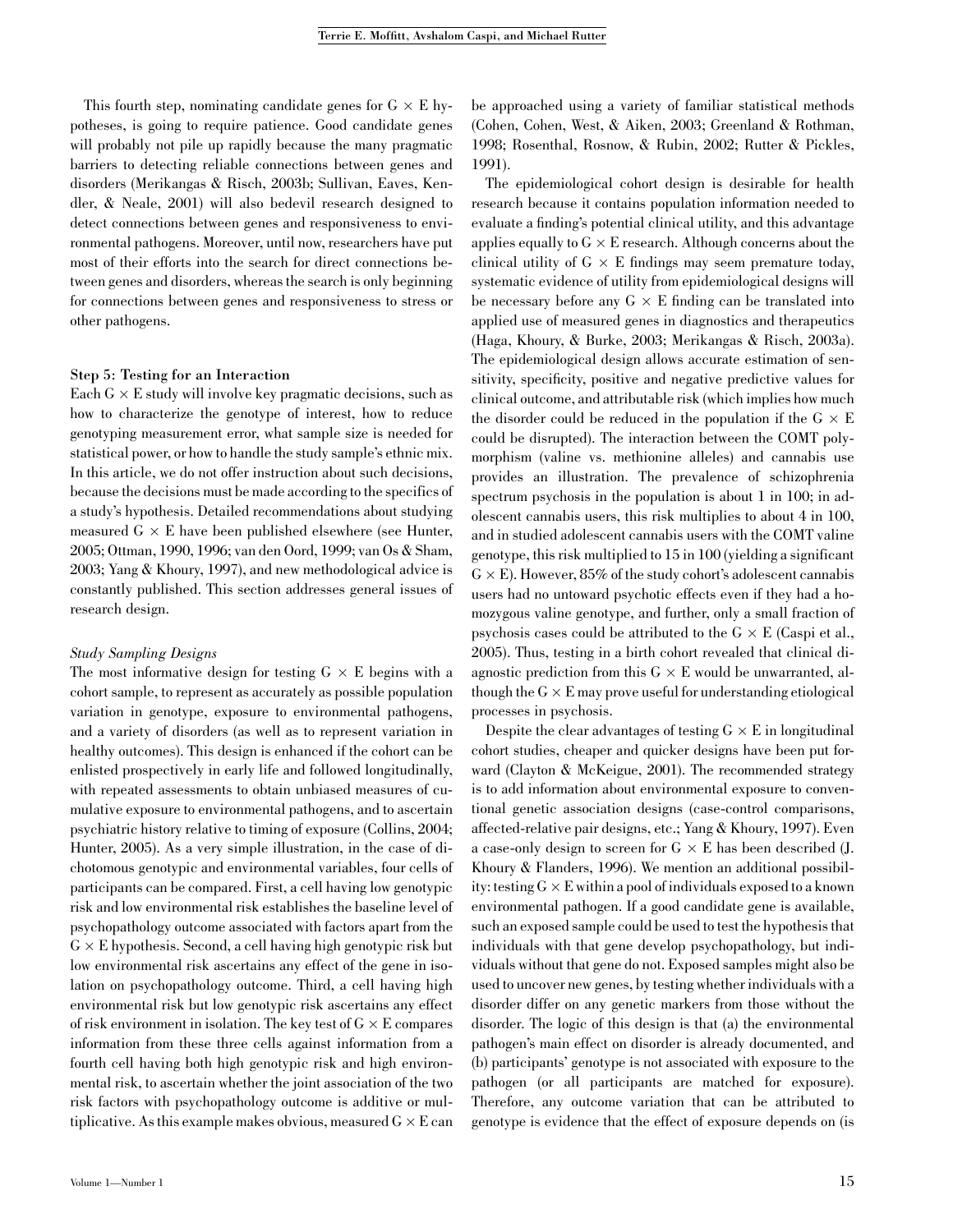moderated by) genetic susceptibility. This is the essence of the concept of  $G \times E$ . (Note that a statistical test for multiplicative G  $\times$  E would be irrelevant in this design, as study samples lack variation on E.)

An example of this latter approach is the previously mentioned study of hospital patients exposed to streptococcal infection (Kotb et al., 2002). The researchers tested the  $G \times E$ hypothesis that variation in genotypes associated with histocompatibility might explain which patients would develop severe toxic systemic syndrome (as opposed to mere sore throat). Another study focused on toddlers exposed to contagions at daycare facilities and tested links between candidate polymorphisms and individual differences in immune tolerance (Hoffjan et al., 2005). The complement of this design is also possible, beginning with a pool of individuals at known genotypic risk and ascertaining whether those exposed to an environmental pathogen develop psychopathology more than those who are unexposed (we found no studies using this design).

#### Ascertaining the Validity of  $a G \times E$  Finding

A key methodological challenge is how to decide when a  $G \times E$ finding is real, rather than artificial. For example, we noted earlier in this article the possibility that, because of gene-environment correlations, what at first appears to be a  $G \times E$  might in reality be a gene-gene interaction. Moreover, statisticians have long been aware of the fact that statistically significant interactions are sensitive to alterations in both the definition of the variables being examined and the way they are scaled. Artifactual interactions can be produced by altering scaling, and different conclusions can be reached depending on the specific link function used for testing interaction (Greenland & Rothman, 1998; Rutter, 1983; Rutter & Pickles, 1991). Several strategies, used in combination, can inform researchers whether confidence in a  $G \times E$  finding appears to be warranted. In some way or another, all of these strategies involve the use of theory.

First, potential scaling artifact can be attacked by substituting for the genotype of interest a similarly distributed polymorphism that bears no theoretical relation to the hypothesis. In our study of MAOA and conduct problems (Caspi et al., 2002), we reasoned that if the interaction between MAOA and maltreatment was a consequence of scaling artifact, a random single nucleotide polymorphism with similar allele frequencies ought to show the same interaction. It did not. We further reasoned that if this interaction was a scaling artifact, it ought to predict an outcome that had no relation to the hypothesis but had the same prevalence as conduct disorder—gum disease. It did not. Along these same lines, if the  $G \times E$  reflects a valid biological process, then it ought to robustly predict the same disorder outcome measured in different ways, each having its own metric properties. For this reason, it is useful to carry out what econometricians call sensitivity analyses, that is, to test whether the  $G \times E$  can predict different measures that share construct validity for the disorder of interest, such as a categorical diagnostic measure (e.g.,

conduct disorder), a scale of symptoms (e.g., number of conduct problems), a personality trait scale (e.g., aggressive personality), an informant's rating (e.g., antisocial lifestyle), or an official record (e.g., criminal conviction). The choice of measures must be guided by theory. If a  $G \times E$  is observed for only one in such a set of measures of a phenotype, the finding may be nothing more than a scaling artifact or a chance product of multiple testing. But if a  $G \times E$  is observed for most or all of a set of measures of a phenotype, this defies chance, and also assuages concerns about scaling artifact.

Second, it is important to achieve a good match between the predictions derived from the  $G \times E$  hypothesis and the statistical approach used to operationalize it. In some cases, the least satisfactory approach is to rely on putting an interaction term into an overall multivariate analysis (Rutter & Pickles, 1991). Consider a data set in which a main effect of genotype on disorder is statistically significant in the full sample, but this apparent main effect in reality arises from an underlying pattern of moderation. In this pattern, genotype is associated with disorder in the environmentally exposed group, but genotype is not associated with disorder in the nonexposed group. In such data, the obtained main effect of genotype is not statistically equivalent to an effect in all study participants who carry the at-risk genotype. Testing this data set in the usual way would allow the (false) statistical main effect of genotype to absorb part of the variance of the interaction. In contrast, planned group comparisons may be the best choice of analysis, if researchers have enough a priori theoretical information about the genotype and environment to break down the  $G \times E$  hypothesis to predict the precise pattern of psychopathology it predicts. This approach can circumvent much of the uncertainty of scaling in omnibus multiplicative tests.

Third, the best protection against a chance  $G \times E$  finding is a sound nomological network of evidence to support a biologically plausible theoretical rationale behind the hypothesis. We have already mentioned the importance of evidence that the environmental risk factor influences biological systems involved in the disorder, evidence that the putative risk factor has true environmental causal effects on the disorder, and evidence that the candidate gene is associated with animals' and humans' reactivity to the environmental pathogen. At present, such information is limited, but it is rapidly expanding for many genes already implicated in  $G \times E$  findings, such as MAOA, 5-HTTLPR, COMT, APOE4, and DAT1 (a dopamine transporter). Efforts to summarize and integrate the evidence are emerging (e.g., Madras, Miller, & Fischman, 2005).

# Step 6: Evaluating Whether a  $G \times E$  Extends Beyond the Initially Hypothesized Triad of Gene, Environmental Pathogen, and Disorder

Step 6 ensues if and only if the hypothesized  $G \times E$  is obtained. Analysis at this step systematically replaces one variable in the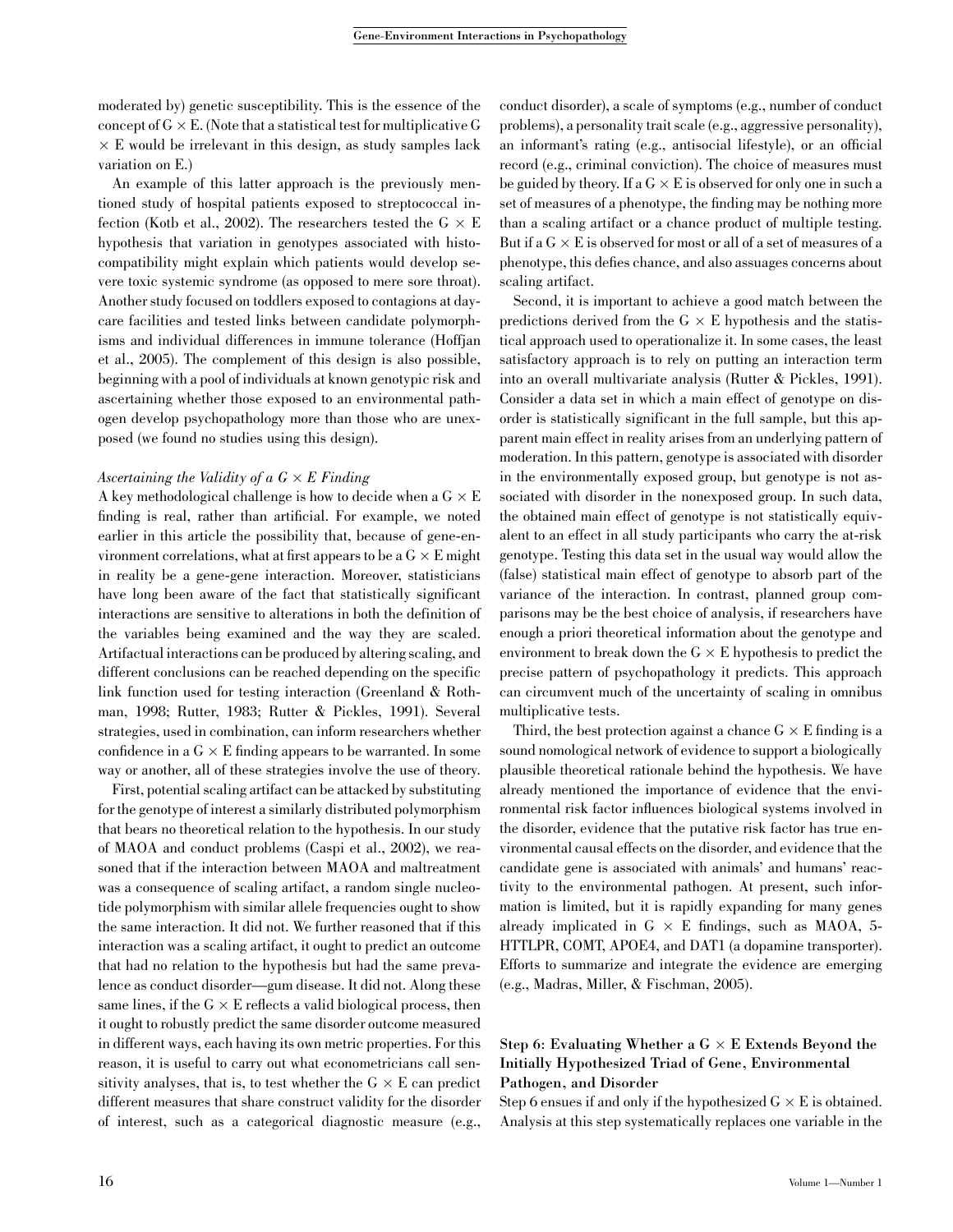triad while holding the other two constant. Restated, this step ascertains whether the interaction holds when the gene is replaced with other disorder-relevant candidate genes, when the environmental risk is replaced with the disorders' other known risk factors, and when the disorder is replaced with other related disorder phenotypes. This step is exploratory, but it may be revealing because neither genes, environmental pathogens, nor disorders are likely to operate in isolation. Step 6 is to be distinguished from fishing about in a data set of genes, environments, and disorders, which entails inherent risk of a chance faux finding from multiple statistical tests (van den Oord & Sullivan, 2003). One purpose of this article is to increase theoryguided hypothesis testing in  $G \times E$  research, and thereby to decrease data dredging. However, once the initial hypothesis has been tested and supported, it is also responsible scientific practice to ascertain how far beyond the original hypothesis the  $G \times E$  may extend (Licinio, 2003). In this way, large epidemiological data sets offering more than one gene, more than one environmental risk, and more than one disorder group can provide added value per grant dollar by being used in planned tests to uncover (or rule out) a potentially wider nomological net surrounding the original finding. Of course, researchers must be cautious about interpreting any exploratory findings until they are replicated.

This Step 6 post hoc strategy proved beneficial in two of our  $G \times E$  studies. In the study of the 5-HTTLPR polymorphism, life events, and depression, the  $G \times E$  applied when childhood maltreatment was substituted for adult life events, suggesting that the 5-HTTLPR genotype moderates the depressogenic influence of stress that occurs not just in adulthood, but also earlier. However, the  $G \times E$  between 5-HTTLPR status and stressful life events did not extend to anxiety disorders (Caspi, 2003; Kendler et al., 2005). In the study of COMT, cannabis, and psychosis, we found that the  $G \times E$  predicted not only psychosis, but also depression (even after comorbid psychosis was ruled out). This result suggests that the explanation behind this  $G \times E$ may involve neurobiological processes shared by affective and psychotic disorders.

## Step 7: Replication and Meta-Analysis

Some of the first  $G \times E$  findings have been replicated, but it is early to assess the overall track record. Replication is the ''sine qua non for accepting a hypothesis'' (Merikangas & Risch, 2003b, p. 627), yet psychiatric genetics' association studies are "mired in nonreplications" (Insel & Collins, 2003, p. 618). On the one hand,  $G \times E$  studies need not necessarily be tarred with the same brush as association studies seeking direct main effects of genes on disorders, for the simple reason that interactions are statistically independent of main effects.  $G \times E$  studies may fail to be replicated, but this failure could be for reasons other than those that bedevil association studies. For example, there is the known difficulty of detecting interactions between any two factors in behavioral science, let alone genes and environment (McCall, 1991; McClelland & Judd, 1993). On the other hand, until scientists understand the reasons behind failed replication in gene-association studies, it is impossible to say whether those reasons ought also to apply to  $G \times E$  findings.

In the meantime, we reiterate guidelines applicable to all replication studies. Findings can fail to be replicated because the initial study yielded a false positive result, or because the subsequent studies yield a false negative result. Earlier, we discussed avoiding a false positive result in the initial study, and replication studies should likewise address those concerns (scaling artifact, the right statistical test, plausible theory). In addition, it is well established that replication samples should be substantially larger than the sample that yielded the original finding, so as to avoid a false negative finding.

False negative results may arise if correlation between the two elements in an interaction term prevents detecting their interaction (McClelland & Judd, 1993). Thus, gene-environment correlation could prevent detecting  $G \times E$ , but interestingly, no  $G \times E$  study to date has detected any correlation between its measured gene and its environmental pathogen. This consistent absence of correlation between a measured gene and an environmental risk across studies is not too surprising; it is more likely that many genes act in concert to influence individual differences that, in turn, increase the probability of exposure to environments. Nevertheless, the possibility of correlation between a measured gene and environmental pathogen should always be tested. Further, to aid replication efforts, the report of the original study must be as specific as possible about the effect claimed: Does it apply to one age group, one sex, one type of polymorphism, one subset of environmental pathogen, or some particular manifestation of the disorder? That said, there is no need to insist on exact duplication of the initial study reporting a  $G \times E$ , because a finding that is robust in nature ought to hold up despite differences between studies in particulars of design and measurement. Overall, the record of gene-association studies teaches the wisdom of not overreacting to any single study, whether it replicates the original or not. Cumulative science patiently awaits the meta-analysis.

#### POTENTIAL IMPLICATIONS OF MEASURED  $G \times E$  EFFECTS

Hypotheses of  $G \times E$  are worth testing because if measured  $G \times$ E effects are found for mental disorders, both specific genes and specific environmental risks can conceivably have much stronger connections with disorders than previously thought, within vulnerable groups. However, a  $G \times E$  finding is too crude to be an answer in and of itself. As we describe next,  $G \times E$  is interesting because of its potential to stimulate progress in basic neuroscience, in future gene hunting, in intervention research, and in public understanding of genetics.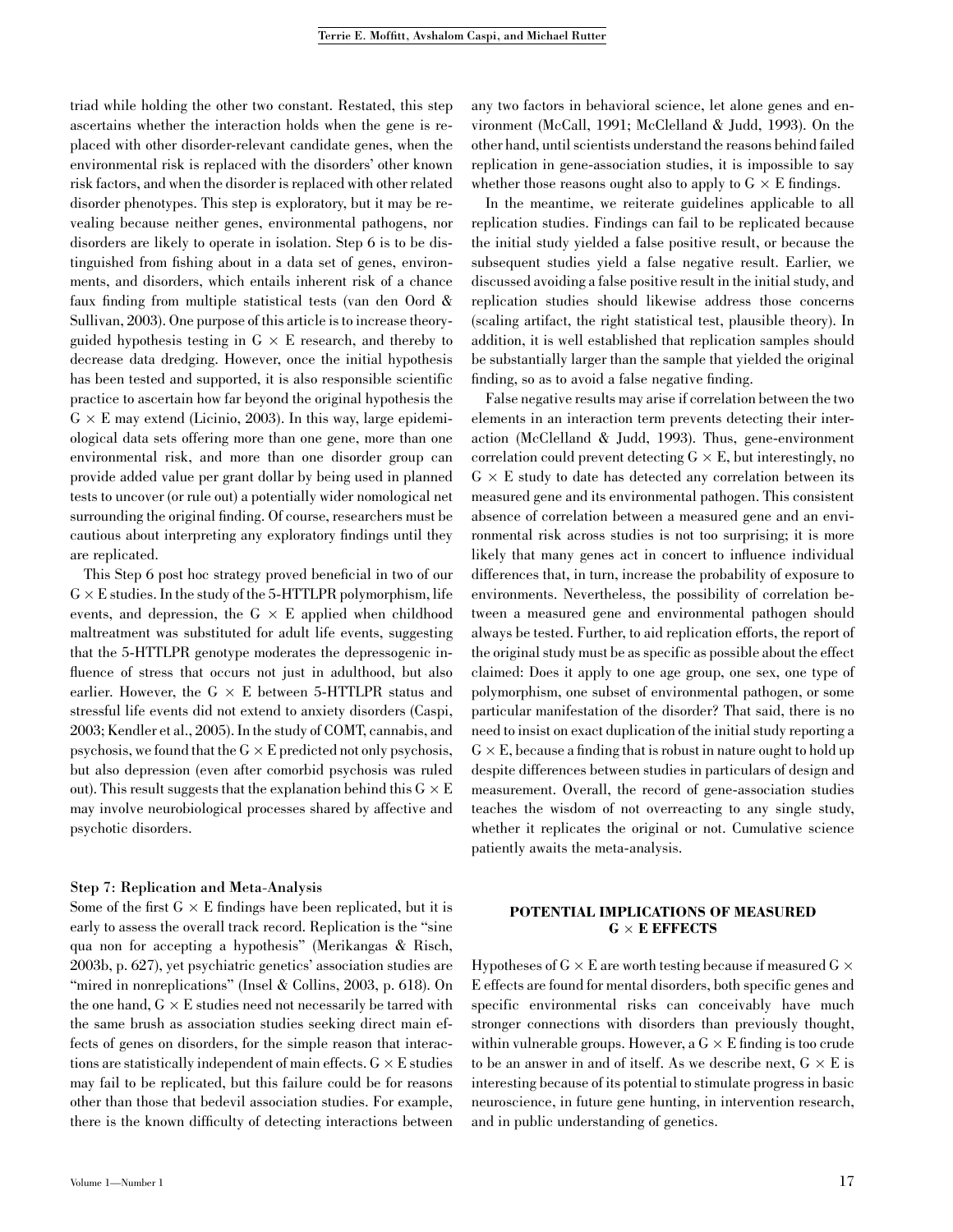#### Potential Implications for Basic Neuroscience

Once a  $G \times E$  is documented to be robust, this new knowledge should stimulate fresh research into how the mechanisms behind the  $G \times E$  might work, and what it means for understanding, and hence potentially for reducing, psychopathology. The very special gift from a reliable  $G \times E$  finding is clear evidence that there must be a pathway of causal process connecting the three disparate ''end points'' forming the gene-pathogen-disorder triad. The pathway may initially be hidden from scientific view, but knowing three end points enhances the likelihood of finding paths that unite them. As we noted earlier, one of the major gaps in knowledge about mental disorders concerns the exact nature of environmental pathogens' effects on the organism (Charney, 2004; Nemeroff, 2004). Clearly, because pathogens can result in disorders years after the immediate period of risk exposure, some mechanisms must mediate the persistence. How does an environmental factor external to the person get under the skin to result in a mental disorder? The insight that the result depends on the person's genotype with respect to a specific functional gene offers clues for unraveling the causal pathway in the laboratory.

Further, most pathogens constitute nonspecific risk for many disorders (smoking influences cancer, osteoporosis, lung disease, and heart disease; maltreatment influences aggression and depression; birth complications influence aggression and schizophrenia). The pathophysiological pathways connecting a pathogen to disorder are expected to differ from one disorder to the next, but there is precious little evidence about this variation. Genes may offer clues to this perennial riddle of disorderspecific pathophysiology. Already,  $G \times E$  findings have been key in leading to elaboration of the physiological causal processes linking environmental pathogens, via genes, to cardiovascular disease (Lifton, Gharavi, & Geller, 2001; Talmud & Humphries, 2001; Yamori et al., 1992).

#### Potential Implications for Gene Hunters

High heritability estimates for many mental disorders have implied that these disorders are good targets for molecular genetic research (Martin, Boomsma, & Machin, 1997; McGuffin, Riley, & Plomin, 2002). However, psychiatric geneticists have been frustrated because progress in finding genes reliably associated with mental disorders has been slow. The expectation that simple direct paths from gene to disease will be found has not proven markedly fruitful for complex mental disorders: Few linkage studies detect genes, many gene-association studies fail consistent replication, and gene findings that are replicated account for little variation in the phenotype (Hamer, 2002). Several explanations have been invoked to explain some of the failures to find mental-disorder genes for which initial significant results can be replicated over time. These explanations include, but are not limited to, publication bias, misclassification of outcome, phenotypic heterogeneity, allelic heterogeneity,

weak prior probabilities of association, multiple testing, population stratification, and inadequate sample size (Cardon & Palmer, 2003; Colhoun et al., 2003; Lohmueller, Pearce, Pike, Lander, & Hirschhorn, 2003; Sullivan et al., 2001; van den Oord & Sullivan, 2003).  $G \times E$  research is suggesting another, different, reason for the slow progress in finding genes for mental disorders. Ignoring nurture may have handicapped the field's ability to understand nature.

A finding from several initial  $G \times E$  studies of measured genes may be relevant to the slow progress in replication of gene findings. In these studies, although particular genes had marked effects on outcome within environmentally exposed subgroups, the effects of these genes on disorder apart from their role in  $G \times$ E were virtually nil, and statistically undetectable (Caspi et al., 2002, 2003, 2005; Eley et al., 2004; Foley et al., 2004; Grabe et al., 2005; Kahn et al., 2003; Kendler et al., 2005; Meisel et al., 2004; Ordovas et al., 2002; Wang et al., 2002). Genotype was statistically unrelated to outcomes in the full cohorts of these studies; its effects were revealed only among individuals exposed to an environmental pathogen. This pattern of nil to small main effects for measured genes could be more widespread, and if so, it will have a conceptual implication for gene hunters: If a gene-to-disorder connection is apparent only among individuals exposed to specific environmental pathogens, then the connection will be diluted by other individuals in the sample who carry the genotypic risk but have no exposure. This pattern of findings also suggests four methodological implications for future measured-gene research, as follows.

First, a major challenge in linkage pedigrees is the gene whose effect occasionally "skips a generation"; that is, a family member carrying the gene appears phenotypically healthy. In Mendelian single-gene disorders, this effect is referred to as incomplete gene penetrance, whereas in complex multifactorial disorders, the effect could arise for several reasons.  $G \times E$ findings suggest one reason: If a gene's effects are expressed only among pedigree members exposed to environmental risk, then unexposed carriers of the gene might escape disorder (van Os & Sham, 2003). It might be possible to revive some previously unproductive linkage pedigrees, to evaluate whether ascertaining pedigree members' exposure to environmental pathogens might shed new light.

Second, a finding of association between a candidate gene and a given outcome may not be replicated if  $G \times E$  is operating and there are differences in risk exposure between the research samples. A sample having many exposed subjects will show an association, whereas a sample having few exposed subjects will not, and if exposure is not ascertained, the source of nonreplication will remain a mystery. When possible, gene-association studies should measure and take into account samples' exposure to environmental risks.

Third, when  $G \times E$  operates and exposure to environmental pathogens differs among participants within a sample, genes will account for little phenotypic variation, and their effect sizes will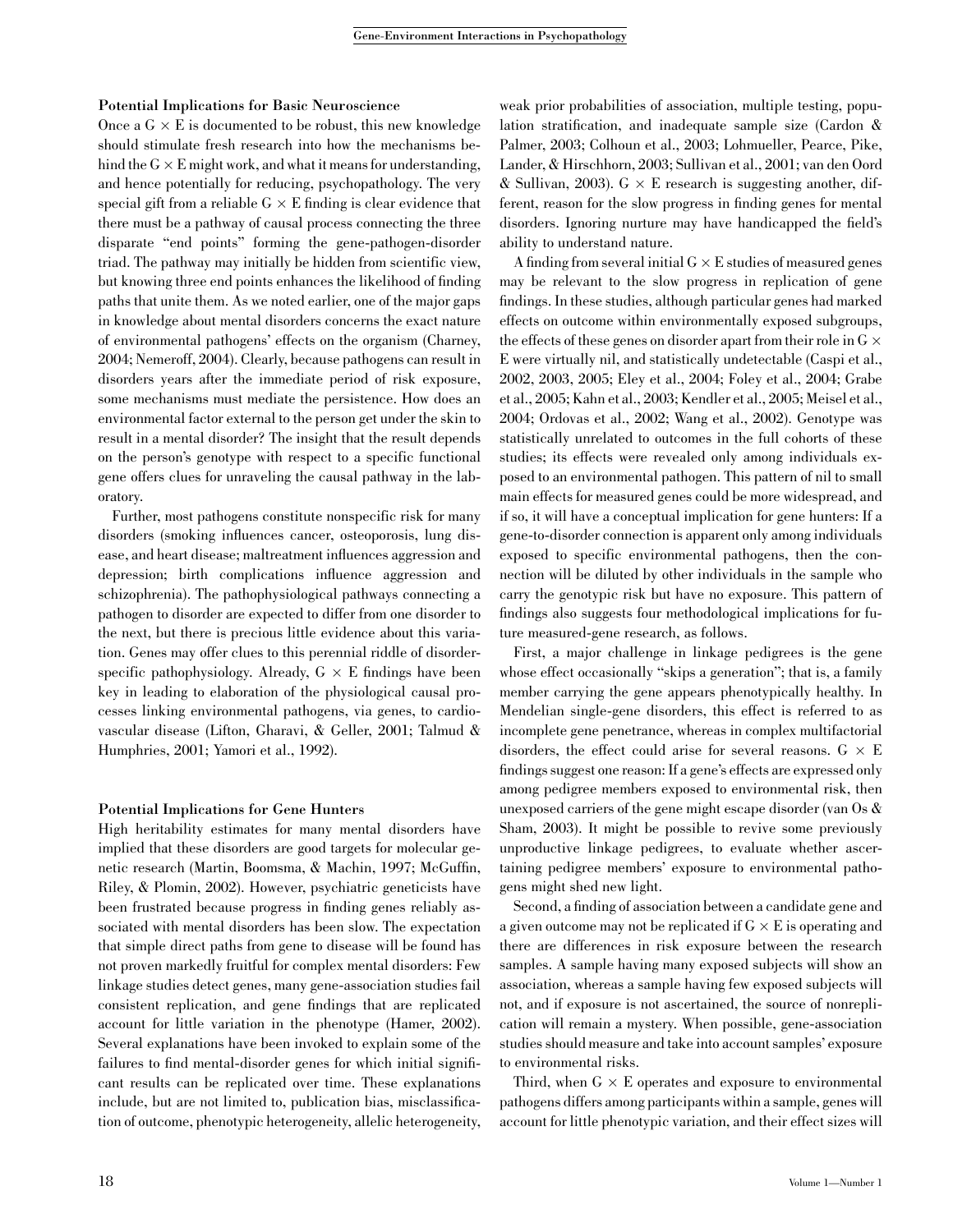be small to nil. Quantitative models of continuously distributed complex disorder phenotypes have been interpreted to imply that mental disorders must arise from many genes, each with a very small effect (Plomin & Crabbe, 2000). This small effect size has been invoked to explain the poor success of genetic studies, and to call for extremely large samples. However, in the initial  $G \times E$  studies cited in this article, the  $G \times E$  accounted for a sufficient proportion of outcome to suggest a provocative hypothesis—that some multifactorial disorders, instead of resulting from very many genes of small effect, might result from relatively few genes whose effect sizes are conditional on exposure to environmental pathogens. For understanding the influence of such conditional-effect genes, large samples may be less necessary than strategic  $G \times E$  research. Large samples are undoubtedly essential to study genes having main effects on disorder, but if large-sample studies collect data on environmental risks, they can also examine genes involved in  $G \times E$ , thus reaping enormous added value.

Fourth, genome-wide scans intended to find new genes linked to disease, like most psychiatric genetics designs, aim to uncover genes having direct main effects (i.e., genes that show associations with behavior irrespective of participants' environments). However, this main-effects approach is inefficient for detecting new genes whose effects are conditional on environmental risk. As illustrated by the initial  $G \times E$  studies cited here, main effects of factors are not prerequisite for interactions between them. Interactions are statistically independent of main effects. As a result, genes showing no direct connection to disorder in genome-wide scans may nevertheless be connected to disorder through hidden  $G \times E$ . Genome-wide scans might be more powerful if gene hunters deliberately recruited samples selected for known exposure to an environmental pathogen for the disorder they wish to study and then scanned for genetic variants characterizing participants who did versus did not develop the disorder.

We are suggesting that the  $G \times E$  approach can be of practical benefit as a tool in the hunt for genes connected with mental disorders. Known environmental pathogens might be profitably exploited as research tools, by being applied like a magnifying glass to reveal some genes' connections to disorder. Of course, this magnifying glass will be useful only for genes whose connection to disorder operates via susceptibility to an environmental pathogen, and it is unknown how many of these genes exist. However, there are undoubtedly more than the handful already found.

# Potential Implications for Environmental Researchers and Interventionists

Many environmental researchers have become discouraged in recent years because high estimates of heritability from quantitative behavioral genetic studies were understood to imply that nongenetic factors are of little importance in the causal origins of mental disorders (Plomin & Bergeman, 1991; Rowe, 1994; Turkheimer & Waldron, 2000). In contrast, recent demonstrations of  $G \times E$  reveal that potentiated effects of environmental risks can be unexpectedly large, in the specific context of genetic vulnerability. Thus, findings of  $G \times E$  reframe the scientific question for environmental researchers. The question is not ''Is there any effect of environmental risk?'' or ''How big is the average effect of an environmental pathogen across all people exposed to it?'' but rather ''Who is at the greatest risk from an environmental pathogen?''

This "who" question implies potential benefits of  $G \times E$  information for interventionists. Because it is difficult to alter genes in humans, the outcome of  $G \times E$  research that is most likely to be relevant for application is new information about which environmental risks to modify (Guttmacher & Collins, 2003). First,  $G \times E$  findings can help to refine understanding of the heterogeneity in humans' responses to environmental pathogens, which would allow for greater precision and less measurement error in basic-science studies of environmental risk processes. Such precision would increase knowledge of how environmental pathogens bring about mental illness. Second, when a gene's association with disorder is revealed to be increased in the presence of environmental risk, this information may direct strategic priorities toward research into that gene's expression and function. New genetic diagnostics and new treatments may emerge (W.E. Evans & Johnson, 2001; Guttmacher & Collins, 2002; Radda & Viney, 2004). Third,  $G \times E$ findings can help to categorize genetic heterogeneity in response to environmental interventions, which may eventually facilitate individualized treatments for mental disorders. Fourth,  $G \times E$ findings suggest the possibility that scarce public-health resources could be directed toward population segments most vulnerable to environmental pathogens. Most environmental risk factors have only modest predictive value for disease outcome averaged across the population. However, a person who is aware that his or her genetic health profile suggests susceptibility to an environmental pathogen might be particularly receptive to environmental-risk education (M.J. Khoury, 1996). Before any intervention application,  $G \times E$  must be tested in epidemiological cohort designs so that aspects of clinical validity, such as specificity and attributable risk, can be evaluated (Collins, 2004; Haga et al., 2003). Undoubtedly, any translations from  $G \times E$  research to intervention will involve fundamental ethical considerations, and those should continue to be an integral part of the research process (Haga et al., 2003; Nuffield Council on Bioethics, 2002; Parens, 2004; Sankar, 2003).

# Potential Implications for Public Understanding of Genetics

The public's understanding of genetics in psychopathology is naively deterministic, and the public's feeling about genetics is fearful, but  $G \times E$  findings may help to improve this situation. To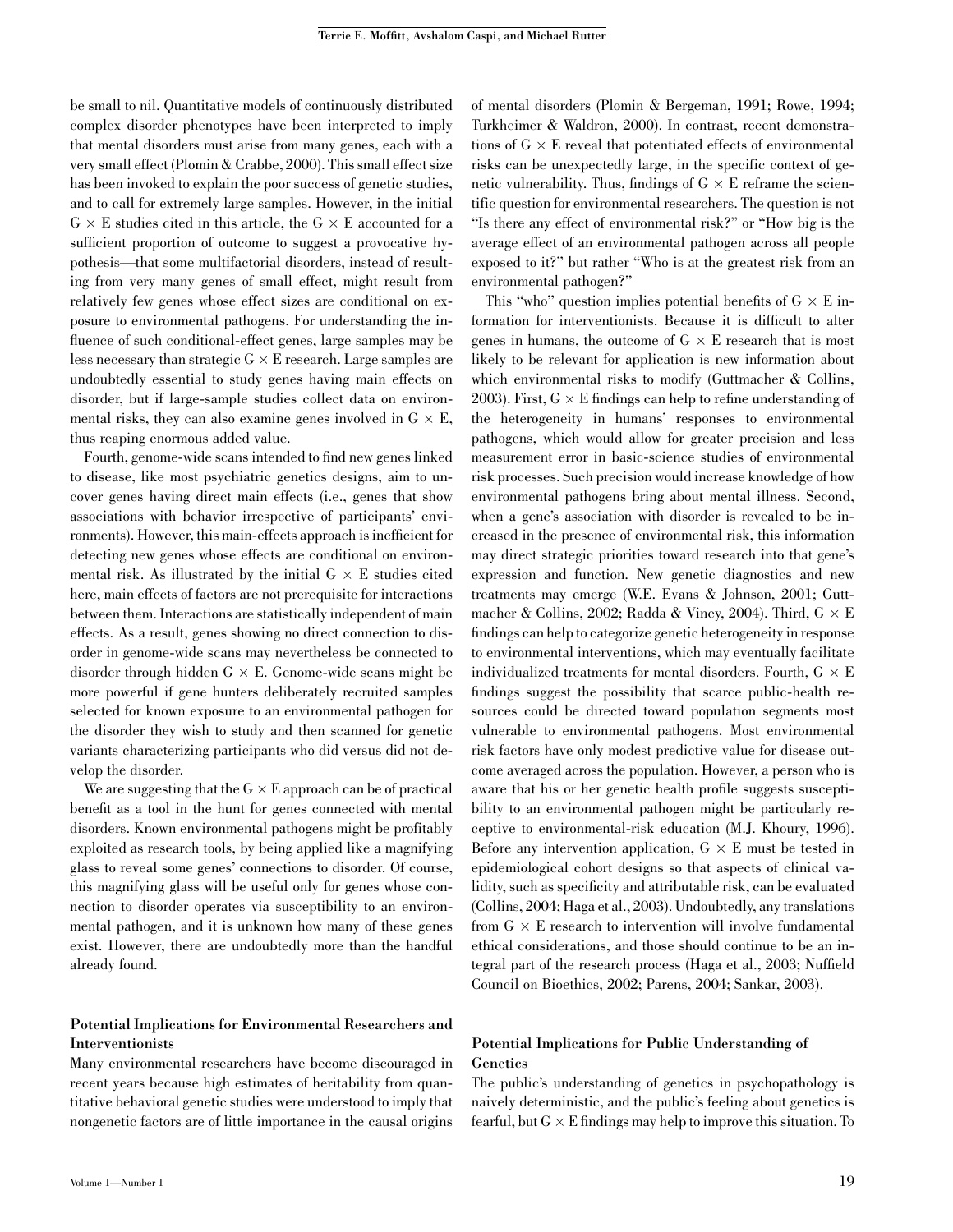understand how  $G \times E$  findings can help, it is relevant to take note of the public's views about genetic research. The Hastings Center's working group on behavioral genetics concluded, ''Few issues inspire as much feeling [as genetic research does]'' (Parens, 2004, p. S5). Vocal protestors a few years ago demanded a ban on genetic research into behavior in the United States (Roush, 1995). A public consultation carried out by the Nuffield Council on Bioethics (2002) revealed that although few British respondents recommended a total ban on behavioral genetics research, the majority expressed strong fears about the research, believed application of genetic findings about behavior would be morally unacceptable, felt that the research should be given low funding priority, and favored strict regulatory controls. Public demands for legislation to control the use of genetic information have been voiced in the United States and elsewhere (Sankar, 2003).

It is useful to analyze why members of the public view DNAbased information as exceptional and dangerous, compared with other similar personal information (Sankar, 2003). Is genetics threatening because it is reductionistic? Neuroscience studies are showing how humans' highest mental activities can be reduced to biological processes, which could be subject to deliberate manipulation, but there is no widespread public clamor to ban the work of neuroscientists (Moreno, 2003). Is genetics threatening because it is associated with the risk of discrimination? Other medical tests forecast future health and can entail risk of stigma, but such tests are not generally the subject of great public anxiety. Many genetically influenced human features, such as appearance, abilities, personality, and even mental health, can be readily assessed or observed by other people and have been the basis for eugenic policies, but information on these features is not generally considered highly sensitive. Is genetics information threatening because it carries risks for personal privacy? Records of family medical history also reflect genetic information, but these are not generally considered as so sensitive to warrant exceptional laws to preserve privacy (beyond those covering medical confidentiality in general). Concerns about reductionism, discrimination, and privacy do not fully account for the exceptional public fears about genetics research and practice.

Ethicists attribute the root of the public's concern about genes to a pervasive belief in the power of genetic determinism (Parens, 2004; Sankar, 2003): ''Genetic determinism is the belief that genetic contributions to behavior and personality are more important than other factors such as environments . . . genetic determinism implies that knowing a person's genetic makeup is tantamount to knowing his or her future'' (Sankar, 2003, p. 398). In part, the public's acceptance of genetic determinism has its origins in public understanding of disorders caused by chromosomal or single-gene defects; these rare illnesses provide compelling illustrations of genetic determinism. In everyday speech, "genetic" and "hardwired" are used as synonyms. Kendler (in press) illustrated that genetic determinism has become endemic in public culture by asking his readers to envisage saying aloud, "the gene for . . ." and then "the environment for . . ..'' The former phrase feels comfortable, but the latter phrase feels awkward, if not ridiculous. In relation to complex psychopathology arising from multifactorial genetic and environmental causes, the two phrases are equally ridiculous, but they do not seem so. In the past, the popular press ignored or disparaged geneticists who attempted to explain that environmental causes of behavior are important:

This point [that environmental causes are important] is so firmly embedded in the repertoire of cautious human-genome types that they have developed pet metaphors to express it . . . 'the brain is hardware, education is software'... This all sounds nice—and for the most part it is true. But this doesn't mean that it is impossible to alter behavior by manipulating the genes. (Saletan, 1989, p. 19)

Thus, metaphors about the contribution of the environment have not been sufficiently reassuring to persuade the public to abandon genetic determinism. The cautious geneticists rebuked by Saletan have tried to persuade the public against genetic determinism by using metaphors, but metaphors have not worked. Evidence from data is needed.

Concrete data needed to counter genetic determinism are provided by new  $G \times E$  findings (and by new findings about the responsiveness of gene expression to environmental input; Pray, 2004). For example, recall that in the study of 5-HTTLPR and depression (Caspi et al., 2003), cohort members carrying the homozygous short 5-HTTLPR genotype had no elevated risk of depression, unless they also had stressful lives—not a good track record for genetic determinism.  $G \times E$  findings are now being disseminated through television, radio, newspapers, popular science writings, and Web sites (''The Long and the Short,'' 2003; ''Nurturing Nature,'' 2002; Parens, 2004; Ridley, 2003; Sapolsky, 2004b; Sinha, 2004; Underwood & Adler, 2005). These efforts promote public understanding of the conditional nature of genes' links to behavior and psychopathology. Such understanding should make eugenics and other misuses of genetic information much more difficult.

#### RESEARCH NEEDS

In this article, we have pointed to several types of studies required to support and extend  $G \times E$  research into mental health and behavior. Psychologists are well situated to play a central role in all of them.

First, research is needed to identify good candidate genes for  $G \times E$  hypotheses. Particular emphasis should be placed on identifying genes associated with variation in biological or psychological reactivity to environmental pathogens. Much of this work will involve animal models, to reap the advantages of experimentation. But because of the uniquely human cognitive and emotional features of mental disorders, human studies of genetic variation in environmental reactivity are badly needed.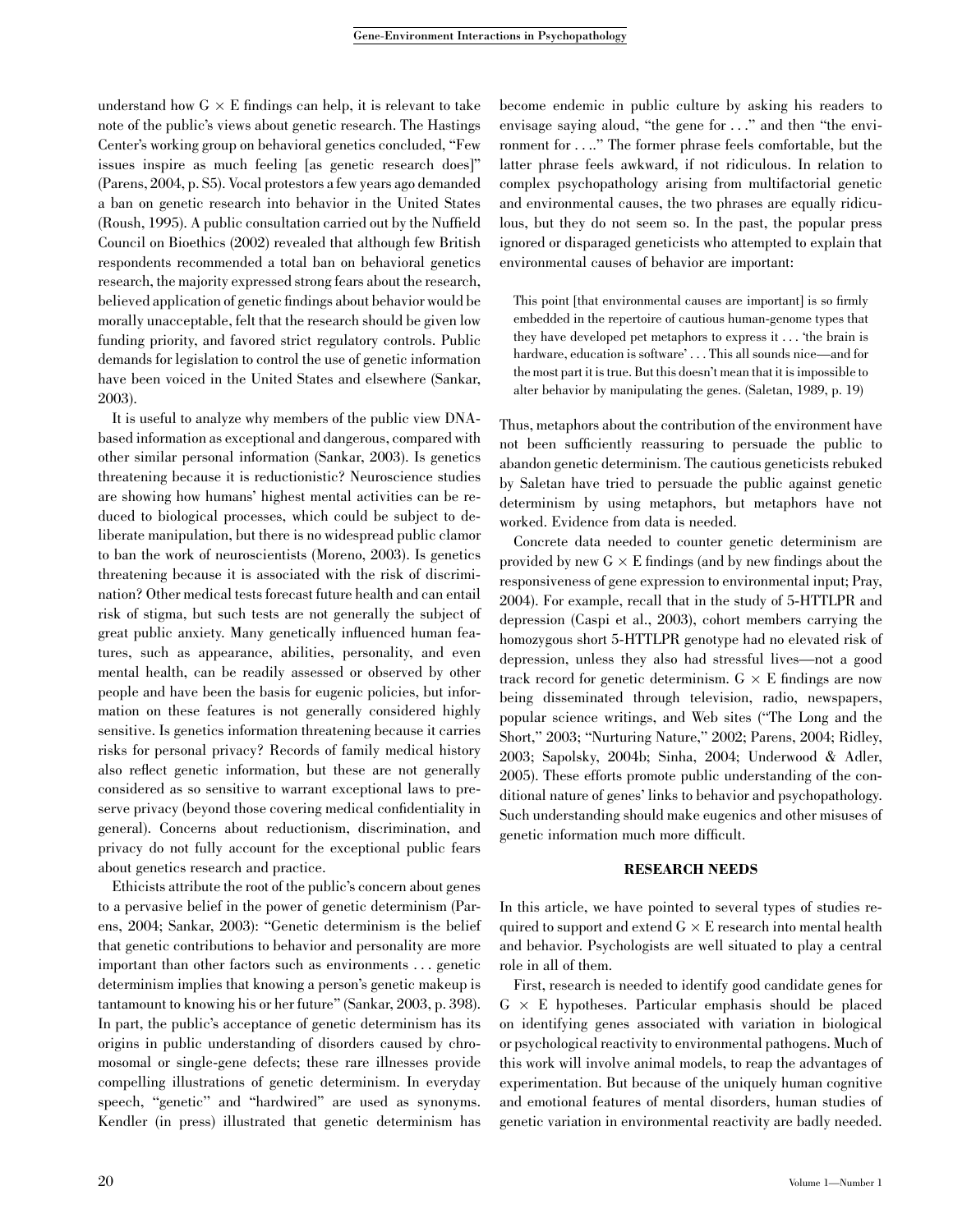Second, more research is needed to identify good candidate environmental risk factors for  $G \times E$  hypotheses about mental disorders. Research is needed both to uncover new environmental risk factors and to better characterize the environmental risk factors that are already known. New, better, and cheaper normed and standardized methods for measuring environmental exposure precisely and accurately would be helpful. Special attention should be paid to study designs that can evaluate whether a risk factor is a true pathogen having environmentally mediated causal effects on disorder. Once an environmental pathogen becomes known, research is needed to uncover which brain systems it influences, and how. Again, both animal and human models of environmental impact on the brain will be vital.

Third, there is a need for more studies that frame biologically plausible  $G \times E$  hypotheses and test them, in the context of longitudinal cohort studies when possible. For this purpose, we encourage researchers (and funding agencies) to collect DNA from individuals participating in existing longitudinal cohort studies with well-characterized environmental histories.

Fourth, we put forward here the hypothesis that unrecognized  $G \times E$  may undermine the efficiency of conventional measuredgene designs, and could in part account for the nonrobust status of many findings in psychiatric genetics to date. If this hypothesis is true, linkage pedigree studies, association studies, and genomic scans could enhance their performance by importing environmental data, perhaps to reveal larger-than-expected effects of genes or even to uncover new genes conveying susceptibility to mental disorders. Studies attempting this are needed, to see if the hypothesis is correct.

Fifth, there is a need for research that integrates  $G \times E$ processes with all the other forms of gene-environment interplay. We began this article by distinguishing  $G \times E$  from geneenvironment correlation, heritability-environment interaction, and epigenetic programming. Eventually, research must integrate these different mechanisms to achieve a fuller understanding of psychopathology's origins.

Sixth, research is needed to find out whether  $G \times E$  applies to individual differences apart from mental disorders. In this article, we have focused exclusively on psychopathology, as opposed to other behaviors that interest psychologists, because the requisite evidence base to support biologically plausible hypotheses is more developed for mental disorders than for other behaviors. Whether or not the  $G \times E$  approach extends equally well to other behaviors, such as self-esteem, well-being, conscientiousness in the workplace, or school achievement, will depend on whether information about biological pathways and environmental causes is reported for individual differences in these domains.

Despite the voluminous evidence base about environmental causation of mental disorders, it is safe to say that so far most measured-gene research into mental disorders has ignored the nongenetic environmental factors that contribute to them. We hope this article encourages more theory-guided research into measured  $G \times E$  effects in mental health genetics.

Acknowledgments—This work was supported by United States National Institute of Mental Health Grants MH45070 and MH49414, United Kingdom Medical Research Council Grants G9806489 and G0100527, and the William T. Grant Foundation. T.E. Moffitt is a Royal-Society-Wolfson Merit award holder. This article expands on themes introduced in Moffitt, Caspi, and Rutter (2005).

#### REFERENCES

- Adolphs, R. (2003). Cognitive neuroscience of human social behaviour. Nature Reviews Neuroscience, 4, 165–178.
- Aldoo, M., Terlouw, D.J., Kolczak, M.S., McElroy, P.D., O ter Kuile, F., Kariuki, S., Nahlen, B.L., Lai, A.A., & Udhayakumar, V. (2002). Protective effects of the sickle-cell gene against malaria morbidity and mortality. Lancet, 359, 1311–1312.
- Andrieu, N., & Goldstein, A.M. (1998). Epidemiologic and genetic approaches in the study of gene-environment interaction: An overview of available methods. Epidemiologic Reviews, 20, 137– 147.
- Barr, C.S., Newman, T.K., Shannon, C., Parker, C., Dvoskin, R.L., Becker, M.L., Schwandt, M., Champoux, M., Lesch, K.P., Goldman, D., Suomi, S.J., & Higley, J.D. (2004). Rearing condition and rh5-HTTLPR interact to influence limbic-hypothalamic-pituitaryadrenal axis response to stress in infant macaques. Biological Psychiatry, 55, 733–738.
- Basu, A., Tsapakis, E., & Aitchison, K. (2004). Pharmacogenetics and psychiatry. Current Psychiatry Reports, 6, 134–142.
- Bateson, P., & Martin, P. (2000). Design for a life: How behaviour and personality develop. London: Jonathan Cape.
- Battaglia, M., Ogliari, A., Zanoni, A., Citterio, A., Pozzoli, U., Giorda, R., Maffei, C., & Marino, C. (2005). Influence of the serotonin transporter promoter gene and shyness on children's cerebral responses to facial expressions. Archives of General Psychiatry, 62, 85–94.
- Belli, R.F., Shay, W.L., & Stafford, F.P. (2001). Event history calendars and question list surveys: A direct comparison of interviewing methods. Public Opinion Quarterly, 65, 45–74.
- Bennett, A.J., Lesch, K.P., Heils, A., Long, J.C., Lorenz, J.G., Shoaf, S.E., Champoux, M., Suomi, S.J., Linnoila, M.V., & Higley, J.D. (2002). Early experience and serotonin transporter gene variation interact to influence primate CNS function. Molecular Psychiatry, 7, 118–122.
- Bergeman, C.S., Plomin, R., McClearn, G.E., Pedersen, N.L., & Friberg, L.T. (1988). Genotype-environment interaction in personality development: Identical-twins reared apart. Psychology and Aging, 3, 399–406.
- Boomsma, D.I., & Martin, N.G. (2002). Gene-environment interactions. In H. D'haenen, J.A. den Boer, & P. Willner (Eds.), Biological psychiatry (pp. 181–187). New York: Wiley.
- Cadoret, R.J., Yates, W.R., Troughton, E., Woodworth, G., & Stewart, M.A.S. (1995). Genetic-environmental interaction in the genesis of aggressivity and conduct disorders. Archives of General Psychiatry, 52, 916–924.
- Cameron, N.M., Parent, C., Champagne, F.A., Fish, E.W., Ozaki-Kuroda, K., & Meaney, M. (in press). The programming of individual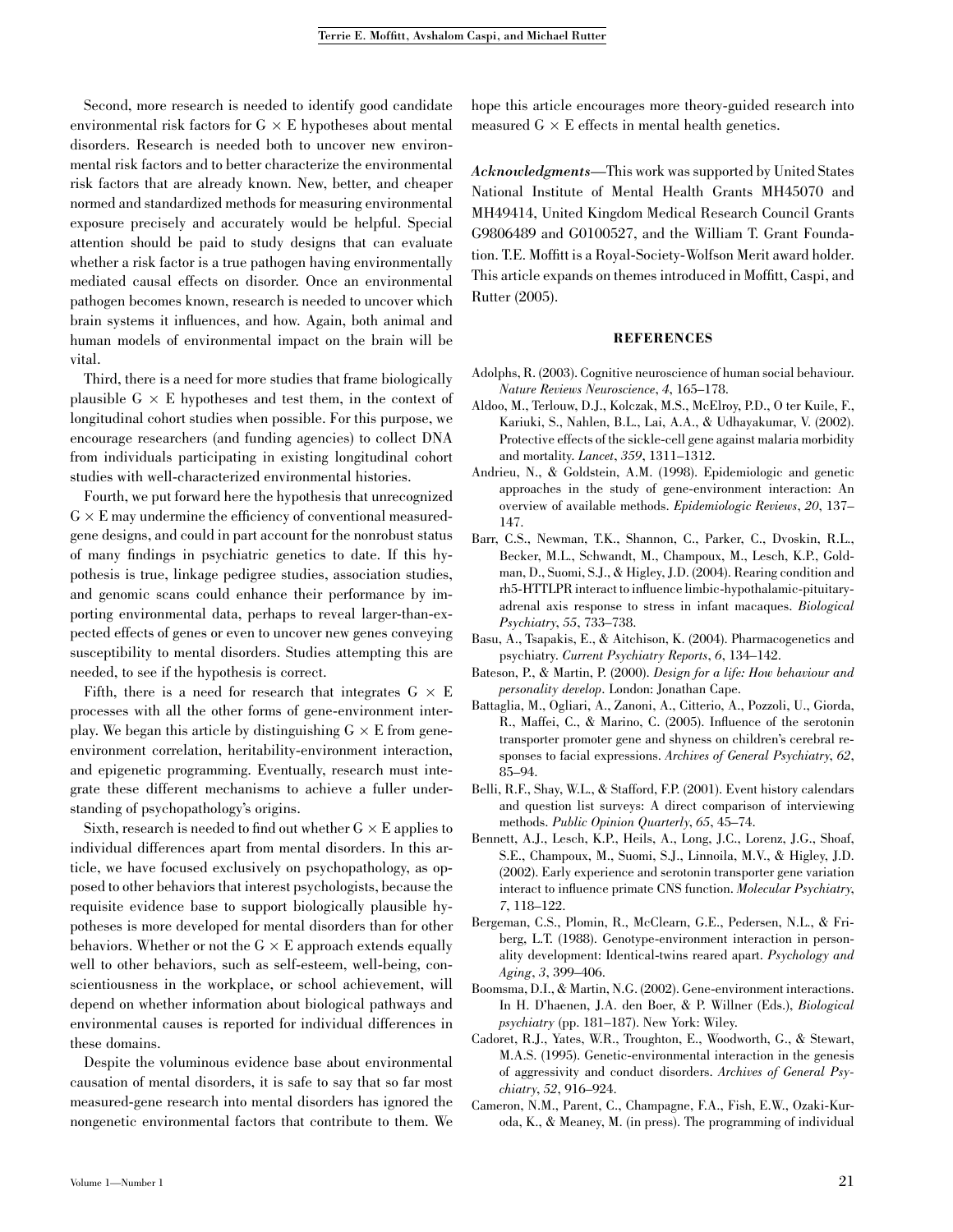differences in defensive responses and reproductive strategies in the rat through variations in maternal care. Neuroscience & Biobehavioral Reviews.

- Cardon, L.R., & Palmer, L.J. (2003). Population stratification and spurious allelic association. Lancet, 361, 598–604.
- Carola, V., Frazzetto, G., & Gross, C. (2005). Identifying interactions between genes and early environment in the mouse. Genes, Brain and Behavior doi 10.1111/j.1601-183X.2005.00152.x. Available from http://www.blackwell-synergy.com/doi/pdf/10.1111/j.1601- 183X.2005.00152.x
- Caspi, A. (1998). Personality development across the life course. In W. Damon & N. Eisenberg (Series Eds.) & W. Damon (Vol. Ed.), Handbook of child psychology: Vol. 3. Social, emotional, and personality development (pp. 311–388). New York: Wiley.
- Caspi, A. (2003). [Life stress, a polymorphism in the 5-HTT linked promoter region, and anxiety disorders]. Unpublished raw data. (Available from Avshalom Caspi, a.caspi@iop.kcl.ac.uk)
- Caspi, A., McClay, J., Moffitt, T.E., Mill, J., Martin, J., Craig, I.W., Taylor, A., & Poulton, R. (2002). Role of genotype in the cycle of violence in maltreated children. Science, 297, 851–853.
- Caspi, A., Moffitt, T.E., Cannon, M., McClay, J., Murray, R., Harrington, H., Taylor, A., Arseneault, L., Williams, B., Braithwaite, A., Poulton, R., & Craig, I.W. (2005). Moderation of the effect of adolescent-onset cannabis use on adult psychosis by a functional polymorphism in the COMT gene: Longitudinal evidence of a gene  $\times$ environment interaction. Biological Psychiatry, 57, 1117–1127.
- Caspi, A., Moffitt, T.E., Morgan, J., Rutter, M., Taylor, A., Arseneault, L., Tully, L., Jacobs, C., Kim-Cohen, J., & Polo-Tomas, M. (2004). Maternal expressed emotion predicts children's antisocial behavior problems: Using MZ-twin differences to identify environmental effects on behavioral development. Developmental Psychology, 40, 149–161.
- Caspi, A., Moffitt, T.E., Thornton, A., Freedman, D., Amell, J.W., Harrington, H.L., Smeijers, J., & Silva, P.A. (1996). The Life History Calendar: A research and clinical assessment method for collecting retrospective event-history data. International Journal of Methods in Psychiatric Research, 6, 101–114.
- Caspi, A., Sugden, K., Moffitt, T.E., Taylor, A., Craig, I., Harrington, H., McClay, J., Mill, J., Martin, J., Braithwaite, A., & Poulton, R. (2003). Influence of life stress on depression: Moderation by a polymorphism in the 5-HTT gene. Science, 301, 386–389.
- Caspi, A., Wright, B.R., Moffitt, T.E., & Silva, P.A. (1998). Early failure in the labor market: Childhood and adolescent predictors of unemployment in the transition to adulthood. American Sociological Review, 63, 424–451.
- Chambers, R.A., Taylor, J.R., & Potenza, M.N. (2003). Developmental neurocircuitry of motivation in adolescence: A critical period of addiction vulnerability. American Journal of Psychiatry, 160, 1041–1052.
- Champoux, M., Bennett, A., Shannon, C., Higley, J.D., Lesch, K.P., & Suomi, S.J. (2002). Serotonin transporter gene polymorphism, differential early rearing, and behavior in rhesus monkey neonates. Molecular Psychiatry, 7, 1058–1063.
- Charney, D. (2004). Psychobiological mechanisms of resilience and vulnerability: Implications for successful adaptation to extreme stress. American Journal of Psychiatry, 161, 195–216.
- Cicchetti, D. (2003). Experiments of nature: Contributions to developmental theory. Development and Psychopathology, 15, 833–835.
- Clayton, D., & McKeigue, P.M. (2001). Epidemiological methods for studying genes and environmental factors in complex diseases. Lancet, 358, 1356–1360.
- Cohen, J., Cohen, P., West, S., & Aiken, L. (2003). Applied multiple regression/correlation analysis for the behavioral sciences (3rd ed.). Hillsdale, NJ: Erlbaum.
- Colhoun, H.M., McKeigue, P.M., & Davey Smith, G. (2003). Problems of reporting genetic associations with complex outcomes. Lancet, 361, 865–872.
- Collins, F.S. (2004). The case for a US prospective cohort study of genes and environment. Nature, 429, 475–477.
- Conger, R.D., & Elder, G.H., Jr. (1994). Families in troubled times: Adapting to change in rural America. Chicago: Aldine.
- Cooper, R.S. (2003). Gene-environment interactions and the etiology of common complex disease. Annals of Internal Medicine, 139, 437– 440.
- Costello, E.J., Compton, S.N., Keeler, S.N., & Angold, A. (2003). Relationships between poverty and psychopathology: A natural experiment. Journal of the American Medical Association, 290, 2023–2029.
- Crabbe, J.C. (2003). Finding genes for complex behaviors: Progress in mouse models of the addictions. In R. Plomin, J.C. DeFries, I.W. Craig, & P. McGuffin (Eds.), Behavioral genetics in the postgenomic era (pp. 291–308). Washington, DC: American Psychological Association.
- de Kloet, E.R., Joels, M., & Holsboer, F. (2005). Stress and the brain: From adaptation to disease. Nature Reviews Neuroscience, 6, 463– 475.
- DeBellis, M.D. (2001). Developmental traumatology: The psychobiological development of maltreated children and its implications for research, treatment, and policy. Development and Psychopathology, 13, 539–564.
- DiLalla, L.F., & Gottesman, I.I. (1991). Biological and genetic contributions to violence: Widom's untold tale. Psychological Bulletin, 109, 125–129.
- D'Onofrio, B., Turkheimer, E., Eaves, L., Corey, L.A., Berg, K., Solaas, M.H., & Emery, R.E. (2003). The role of the children of twins design in elucidating causal relations between parent characteristics and child outcomes. Journal of Child Psychology and Psychiatry and Allied Disciplines, 44, 1144.
- Duyme, M., Dumaret, A.C., & Tomkiewicz, S. (2004). How can we boost IQs of ''dull children''?: A late adoption study. Proceedings of the National Academy of Sciences, USA, 96, 8790–8794.
- Eaves, L.J., Last, K.A., Martin, N.G., & Jinks, J.L. (1977). A progressive approach to non-additivity and genotype-environmental covariance in the analysis of human differences. British Journal of Mathematical and Statistical Psychology, 30, 1–42.
- Eaves, L.J., Silberg, J., & Erkanli, A. (2003). Resolving multiple epigenetic pathways to adolescent depression. Journal of Child Psychology and Psychiatry and Allied Disciplines, 44, 1006–1014.
- Egan, M.F., Goldberg, T.E., Kolachana, B., Callicott, J.H., Mazzanti, C.M., Straub, R.E., Goldman, D., & Weinberger, D.R. (2001). Effect of COMT val 108/158 genotype on frontal lobe function and risk for schizophrenia. Proceedings of the National Academy of Sciences, USA, 98, 6917–6922.
- Egan, M.F., Kojima, M., Callicott, J.H., Goldberg, T.E., Bertolino, A., Zaitsev, E., Gold, B., Goldman, D., Dean, M., Lu, B., & Weinberger, D.R. (2003). The BDNF val66met polymorphism affects activity-dependent secretion of BDNF and human memory and hippocampal function. *Cell*, 112, 257–269.
- Ehrensaft, M., Moffitt, T.E., & Caspi, A. (2004). Clinically abusive relationships and their developmental antecedents in an unselected birth cohort. Journal of Abnormal Psychology, 113, 258– 270.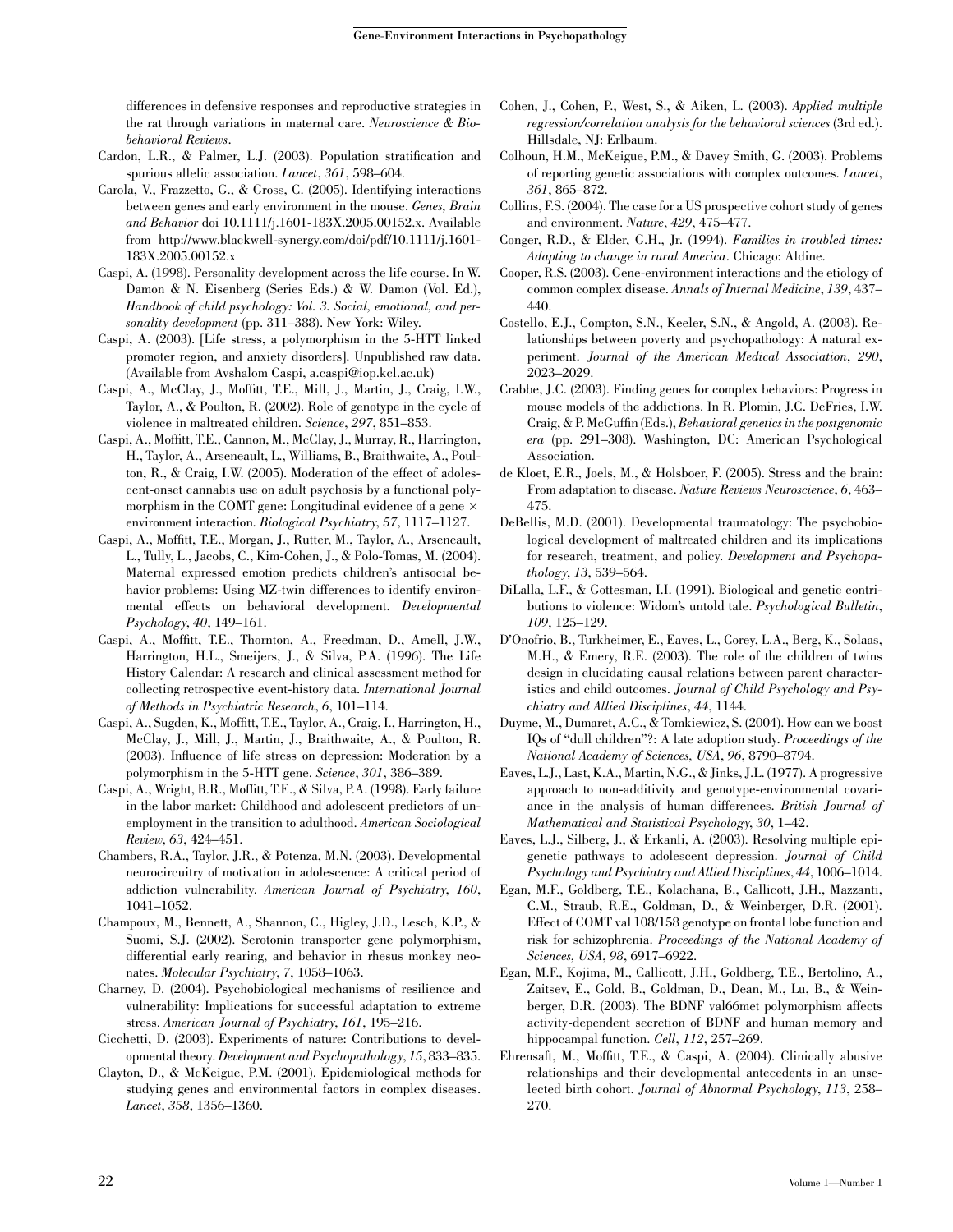- Eley, T.C., Sugden, K., Corsico, A., Gregory, A.M., Sham, P., McGuffin, P., Plomin, R., & Craig, I.W. (2004). Gene-environment interaction analysis of serotonin system markers with adolescent depression. Molecular Psychiatry, 9, 915–922.
- Epel, E.S., Blackburn, E.H., Lin, J., Dhadhar, F.S., Adler, N.E., Morrow, J., & Cawton, R.M. (2004). Accelerated telomere shortening in response to life stress. Proceedings of the National Academy of Sciences, USA, 101, 17312–17315.
- Evans, G.W. (2004). The environment of childhood poverty. American Psychologist, 59, 77–92.
- Evans, W.E., & Johnson, J.A. (2001). Pharmacogenomics: The inherited basis for interindividual differences in drug response. Annual Review of Genomics and Human Genetics, 2, 9–39.
- Finley, J.C., O'Leary, M., Wester, D., MacKenzie, S., Shephard, N., Farrow, S., & Lockette, W. (2004). A genetic polymorphism of the alpha-2-adrenergic receptor increases autonomic responses to stress. Journal of Applied Physiology, 96, 2231–2390.
- Flint, J. (2003). Animal models of anxiety. In R. Plomin, J.C. DeFries, I.W. Craig, & P. McGuffin (Eds.), Behavioral genetics in the postgenomic era (pp. 425–442). Washington, DC: American Psychological Association.
- Flugge, G., van Kampen, M., & Mijnster, M.J. (2004). Perturbations in brain monoamine systems during stress. Cell Tissue Research, 315, 1–14.
- Foley, D.L., Eaves, L.J., Wormley, B., Silberg, J.L., Maes, H.H., Kuhn, J., & Riley, B. (2004). Childhood adversity, monoamine oxidase A genotype, and risk for conduct disorder. Archives of General Psychiatry, 61, 738–744.
- Francis, D.D., Szegda, K., Campbell, G., Martin, W.D., & Insel, T.R. (2003). Epigenetic sources of behavioural differences in mice. Nature Neuroscience, 6, 445–446.
- Gillespie, N.A., Whitfield, J.B., Williams, B., Heath, A.C., & Martin, N.G. (2005). The relationship between stressful life events, the serotonin transporter (5-HTTLPR) genotype, and major depression. Psychological Medicine, 35, 101–111.
- Goldstein, D., Tate, S., & Sisodiya, S. (2003). Pharmacogenetics goes genomic. Nature Reviews Genetics, 4, 937–947.
- Gottesman, I.I., & Gould, T.D. (2003). The endophenotype concept in psychiatry: Etymology and strategic intentions. American Journal of Psychiatry, 160, 636–645.
- Gottlieb, G. (2003). On making behavioral genetics truly developmental. Human Development, 46, 337–355.
- Grabe, H.J., Lange, M., Völzke, H., Lucht, M., Freyberger, H.J., John, U., & Cascorbi, I. (2005). Mental and physical distress is modulated by a polymorphism in the 5-HT transporter gene interacting with social stressors and chronic disease burden. Molecular Psychiatry, 10, 220–224.
- Greenland, S., & Rothman, K.J. (1998). Concepts of interaction. In K.J. Rothman & S. Greenland (Eds.), Modern epidemiology (2nd ed., pp. 329–342). Philadelphia: Lippincott Williams & Wilkins.
- Guttmacher, A.E., & Collins, F.S. (2002). Genomic medicineprimer. New England Journal of Medicine, 347, 1512–1520.
- Guttmacher, A.E., & Collins, F.S. (2003). Welcome to the genomic era. New England Journal of Medicine, 349, 996–998.
- Haberstick, B.C., Lessem, M., Hopfer, C.J., Smolen, A., Ehringer, M.A., Timberlake, D., & Hewitt, J.K. (2005). Monoamine oxidase A (MAOA) and antisocial behaviors in the presence of childhood and adolescent maltreatment. American Journal of Medical Genetics: Neuropsychiatric Genetics, 135B, 59–64.
- Haga, S.B., Khoury, M.J., & Burke, W. (2003). Genomic profiling to promote a healthy lifestyle: Not ready for prime time. Nature Genetics, 34, 347–350.
- Haldane, J.B.S. (1946). The interaction of nature and nurture. Annals of Eugenics, 13, 197–205.
- Hamer, D. (2002). Rethinking behavior genetics. Science, 298, 71–72.
- Hardt, J., & Rutter, M. (2004). Validity of adult retrospective reports of adverse childhood experiences: Review of the evidence. Journal of Child Psychology and Psychiatry and Allied Disciplines, 45, 260–273.
- Hariri, A.R., Drabant, E.M., Munoz, K.E., Kolachana, B.S., Mattay, V.S., Egan, M.F., & Weinberger, D.R. (2005). A susceptibility gene for affective disorders and the response of the human amygdala. Archives of General Psychiatry, 62, 146–152.
- Hariri, A.R., Mattay, V.S., Tessitore, A., Kolachana, B., Fera, F., Goldman, D., Egan, M.F., & Weinberger, D.F. (2002). Serotonin transporter genetic variation and the response of the human amygdala. Science, 297, 400–404.
- Heath, A.C., & Nelson, E.C. (2002). Effects of the interaction between genotype and environment: Research into the genetic epidemiology of alcohol dependence. Alcohol Research and Health, 26, 193–201.
- Heath, A.C., Todorov, A.A., Nelson, E.C., Madden, P.A., Buckolz, K.K., & Martin, N.G. (2002). Gene-environment interaction effects on behavioral variation and risk of complex disorders: The example of alcoholism and other psychiatric disorders. Twin Research, 5, 30– 37.
- Heinz, A., Braus, D.F., Smolka, M.N., Wrase, J., Puls, I., Hermann, D., Klein, S., Grusser, S.M., Flor, H., Schumann, G., Mann, K., & Buchel, C. (2005). Amygdala-prefrontal coupling depends on a genetic variation of the serotonin transporter. Nature Neuroscience, 8, 20–21.
- Hill, A.V.S. (1999). Genetics and genomics of infectious disease susceptibility. British Medical Bulletin, 55, 401–413.
- Hoffjan, S., Nicolae, D., Ostrovnaya, I., Roberg, K., Evans, M., Mirel, D.B., Steiner, L., Walker, K., Shult, P., Gangnon, R.E., Gern, J.E., Martinez, F.D., Lemanske, R.F., & Ober, C. (2005). Gene-environment interaction effects on the development of immune responses in the  $1<sup>st</sup>$  year of life. American Journal of Human Genetics, 76, 696–704.
- Holmes, A., Murphy, D.L., & Crawley, J.N. (2003). Abnormal behavioral phenotypes of serotonin transporter knockout mice: Parallels with human anxiety and depression. Biological Psychiatry, 54, 953–959.
- Horney, J., Osgood, D.W., & Marshall, I.H. (1995). Criminal careers in the short-term: Intraindividual variability in crime and its relation to local life circumstances. American Sociological Review, 60, 655–673.
- Howe, G.W., Reiss, D., & Yuh, J. (2002). Can prevention trials test theories of etiology? Development and Psychopathology, 14, 673– 694.
- Humphries, S.E., Talmud, P.J., Hawe, E., Bolla, M., Day, I.N.M., & Miller, G.J. (2001). Apolipoprotein E4 and coronary heart disease in middle-aged men who smoke: A prospective study. Lancet, 358, 115–119.
- Hunter, D.J. (2005). Gene-environment interactions in human diseases. Nature Reviews Genetics, 6, 287–298.
- Hutchison, K.E., La Chance, H., Naiura, R., Bryan, A., & Smolen, A. (2002). The DRD4 VNTR polymorphism influences reactivity to smoking cues. Journal of Abnormal Psychology, 111, 134–143.
- Hwang, S., Beaty, T.H., Liang, K., Coresh, J., & Khoury, M. (1994). Minimum sample size estimation to detect gene-environment interaction in case-control designs. American Journal of Epidemiology, 140, 1029–1037.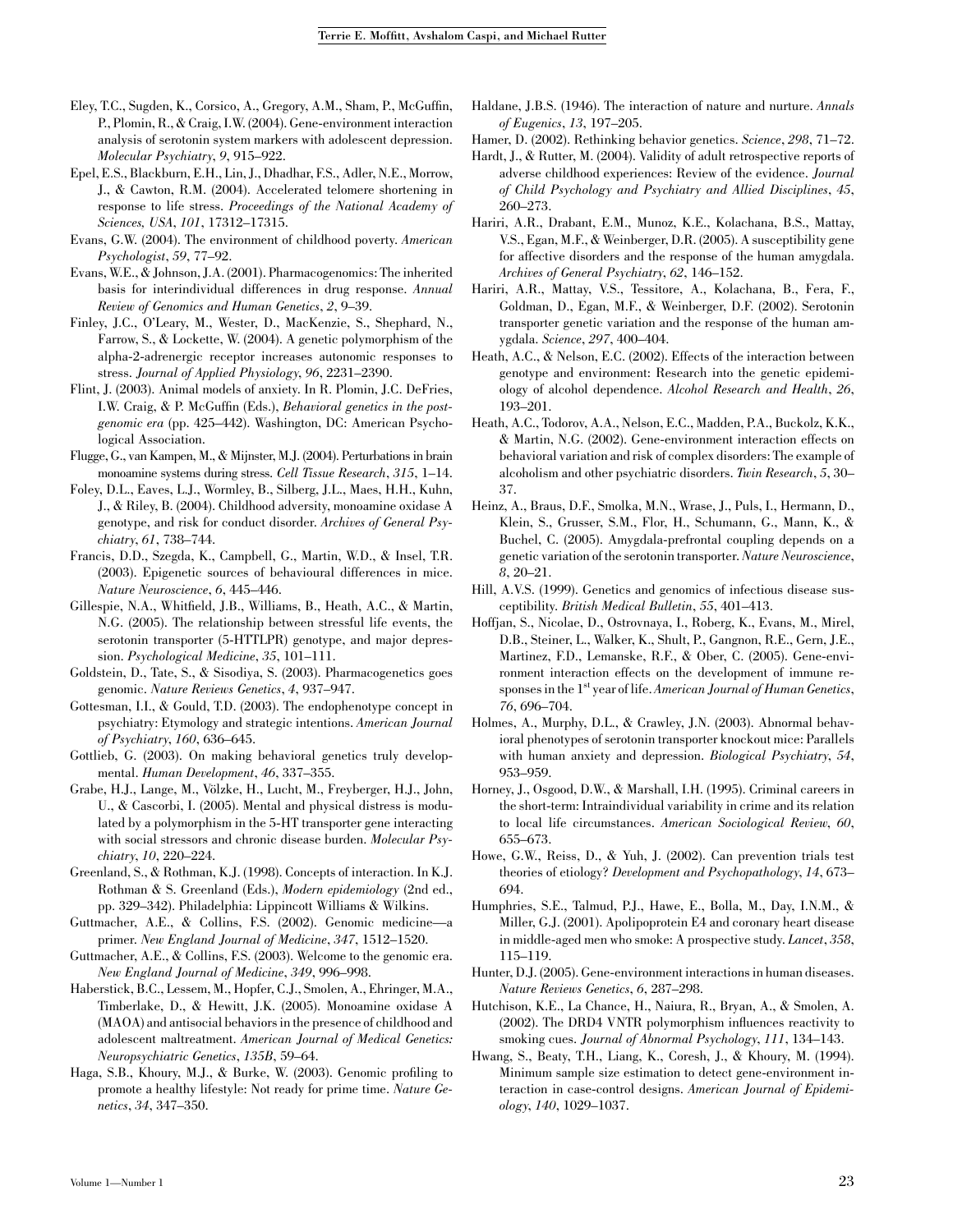- Insel, T., & Collins, F.S. (2003). Psychiatry in the genomics era. American Journal of Psychiatry, 160, 616–620.
- Jaffee, S.R., Caspi, A., Moffitt, T.E., Dodge, K., Rutter, M., Taylor, A., & Tully, L.A. (2005). Nature  $\times$  Nurture: Genetic vulnerabilities interact with physical maltreatment to promote conduct problems. Development and Psychopathology, 17, 67–84.
- Jaffee, S.R., Caspi, A., Moffitt, T.E., & Taylor, A. (2004). Physical maltreatment victim to antisocial child: Evidence of an environmentally mediated process. Journal of Abnormal Psychology, 113, 44–55.
- Johnston, T.D., & Edwards, L. (2002). Genes, interactions, and the development of behavior. Psychological Review, 109, 26–34.
- Kahn, R., Khoury, J., Nichols, W.C., & Lanphear, B. (2003). Role of dopamine transporter genotype and maternal prenatal smoking in childhood hyperactive-impulsive, inattentive, and oppositional behaviors. Journal of Pediatrics, 143, 104–110.
- Kaiser, J. (2003). Toxicology: Tying genetics to the risk of environmental diseases. Science, 300, 563.
- Kaufman, J., Yang, B.-Z., Douglas-Palumberi, H., Houshyar, S., Lipschitz, D., Krystal, J.H., & Gelernter, J. (2004). Social supports and serotonin transporter gene moderate depression in maltreated children. Proceedings of the National Academy of Sciences, USA, 101, 17316–17321.
- Kendler, K.S. (in press). "A gene for . . .": The nature of gene action in psychiatric disorders. American Journal of Psychiatry.
- Kendler, K.S., & Eaves, L.J. (1986). Models for the joint effect of genotype and environment on liability to psychiatric illness. American Journal of Psychiatry, 143, 279–289.
- Kendler, K.S., Gardner, C.O., & Prescott, C.A. (2002). Toward a comprehensive developmental model for major depression in women. American Journal of Psychiatry, 159, 1133–1145.
- Kendler, K.S., Kessler, R.C., Walters, E.E., Maclean, C., Neale, M.C., Heath, A.C., & Eaves, L.J. (1995). Stressful life events, genetic liability and onset of an episode of major depression in women. American Journal of Psychiatry, 152, 833–842.
- Kendler, K.S., Kuhn, J.W., Vittum, J., Prescott, C.A., & Riley, B. (2005). The interaction of stressful life events and a serotonin transporter polymorphism in the prediction of episodes of major depression: A replication. Archives of General Psychiatry, 62, 529–535.
- Khoury, J., & Flanders, W.D. (1996). Nontraditional epidemiologic approaches in the analysis of gene-environment interaction: Casecontrol studies with no controls. American Journal of Epidemiology, 144, 207–213.
- Khoury, M.J. (1996). From genes to public health: The applications of genetic technology in disease prevention. American Journal of Public Health, 86, 1717–1722.
- Kim-Cohen, J., Moffitt, T.E., Taylor, A., Pawlby, S.J., & Caspi, A. (2005). Maternal depression and children's antisocial behavior: Nature and nurture effects. Archives of General Psychiatry, 62, 173–181.
- Kleeberger, S.R., & Peden, D. (2005). Gene-environment interactions in asthma and other respiratory diseases. Annual Review of Medicine, 56, 383–400.
- Kotb, M., Norrby-Teglund, A., McGeer, A., El-Sherbini, H., Dorak, M.T., Khurshid, A., Green, K., Peeples, J., Wade, J., Thomson, G., Schwartz, B., & Low, D.E. (2002). An immunogenetic and molecular basis for differences in outcomes of invasive group A streptococcal infections. Nature Medicine, 8, 1398–1404.
- Kraemer, H.C. (2003). Current concepts of risk in psychiatric disorders. Current Opinion in Psychiatry, 16, 421–430.
- Kraemer, H.C., Kazdin, A.E., Offord, D.R., Kessler, R.C., Jensen, P.S., & Kupfer, D.J. (1997). Coming to terms with the terms of risk. Archives of General Psychiatry, 54, 337–343.
- Krueger, R.F., Markon, K.E., & Bouchard, T.J. (2003). The extended genotype: The heritability of personality accounts for the heritability of recalled family environments in twins reared apart. Journal of Personality, 71, 809–833.
- Lesch, K.P. (2003). Neuroticism and serotonin: A developmental genetic perspective. In R. Plomin, J.C. DeFries, I.W. Craig, & P. McGuffin (Eds.), Behavioral genetics in the postgenomic era (pp. 389–423). Washington, DC: American Psychological Association.
- Levenson, J.M., & Sweatt, J.D. (2005). Epigenetic mechanisms in memory formation. Nature Reviews Neuroscience, 6, 108–118.
- Licinio, J. (2003). Molecular psychiatry: Moving away from one-polymorphism genetic association studies. Molecular Psychiatry, 8, 247.
- Lifton, R.P., Gharavi, A.G., & Geller, D.S. (2001). Genetic polymorphisms of human hypertension. Cell, 104, 545–556.
- Loeber, R., & Farrington, D.P. (1998). Serious and violent juvenile offenders: Risk factors and successful interventions. Thousand Oaks, CA: Sage.
- Lohmueller, K.E., Pearce, C.L., Pike, M., Lander, E.S., & Hirschhorn, J.N. (2003). Meta-analysis of genetic association studies supports a contribution of common variants to susceptibility to common disease. Nature Genetics, 33, 177–182.
- The long and the short of it. (2003, July 19). The Economist, p. 71.
- Luan, J.A., Wong, M.Y., Day, N.E., & Wareham, N.J. (2001). Sample size determination for studies of gene-environment interaction. International Journal of Epidemiology, 30, 1035–1040.
- Lyketsos, C.G., Nestadt, G., Cwi, J., Heithoff, K., & Eaton, W.W. (1994). The life chart interview: A standardized method to describe the course of psychopathology. International Journal of Methods in Psychiatric Research, 4, 143–155.
- Madras, B.K., Miller, G.M., & Fischman, A.J. (2005). The dopamine transporter and attention-deficit/hyperactivity disorder. Biological Psychiatry, 57, 1397–1409.
- Martin, N., Boomsma, D.I., & Machin, G. (1997). A twin-pronged attack on complex traits. Nature Genetics, 17, 387–392.
- Maxson, S.C. (2000). Genetic influences on aggressive behavior. In D.W. Pfaff, W.H. Berettini, H.J. Toh, & S.C. Maxson (Eds.), Genetic influences on neural behavioral functions(pp. 405–415). New York: CRC Press.
- Mayeux, R.M., Ottman, R.P., Maestre, G.M., Ngai, C.B., Tang, M.-X.P., & Ginsberg, H.M. (1995). Synergistic effects of traumatic head injury and apolipoprotein-epsilon4 in patients with Alzheimer's disease. Neurology, 45, 555–557.
- McCall, R. (1991). So many interactions, so little evidence. Why? In T.D. Wachs & R. Plomin (Eds.), Conceptualization and measurement of organism-environment interaction (pp. 142–161). Washington, DC: American Psychological Association.
- McClelland, G.H., & Judd, C.M. (1993). Statistical difficulties of detecting interactions and moderator effects. Psychological Bulletin, 114, 376–390.
- McGuffin, P., Riley, B., & Plomin, R. (2002). Toward behavioral genomics. Science, 291, 1232–1249.
- Meaney, M.J. (2001). Maternal care, gene expression, and the transmission of individual differences in stress reactivity across generations. Annual Review of Neuroscience, 24, 1161–1192.
- Meisel, P., Schwahn, C., Gesch, D., Bernhardt, O., John, U., & Kocher, T. (2004). Dose-effect relation of smoking and the interleukin-1 gene polymorphism in periodontal disease. Journal of Periodontology, 75, 236–242.
- Meisel, P., Siegemund, A., Dombrowa, S., Sawaf, H., Fanghaenel, J., & Kocher, T. (2002). Smoking and polymorphisms of the interleukin-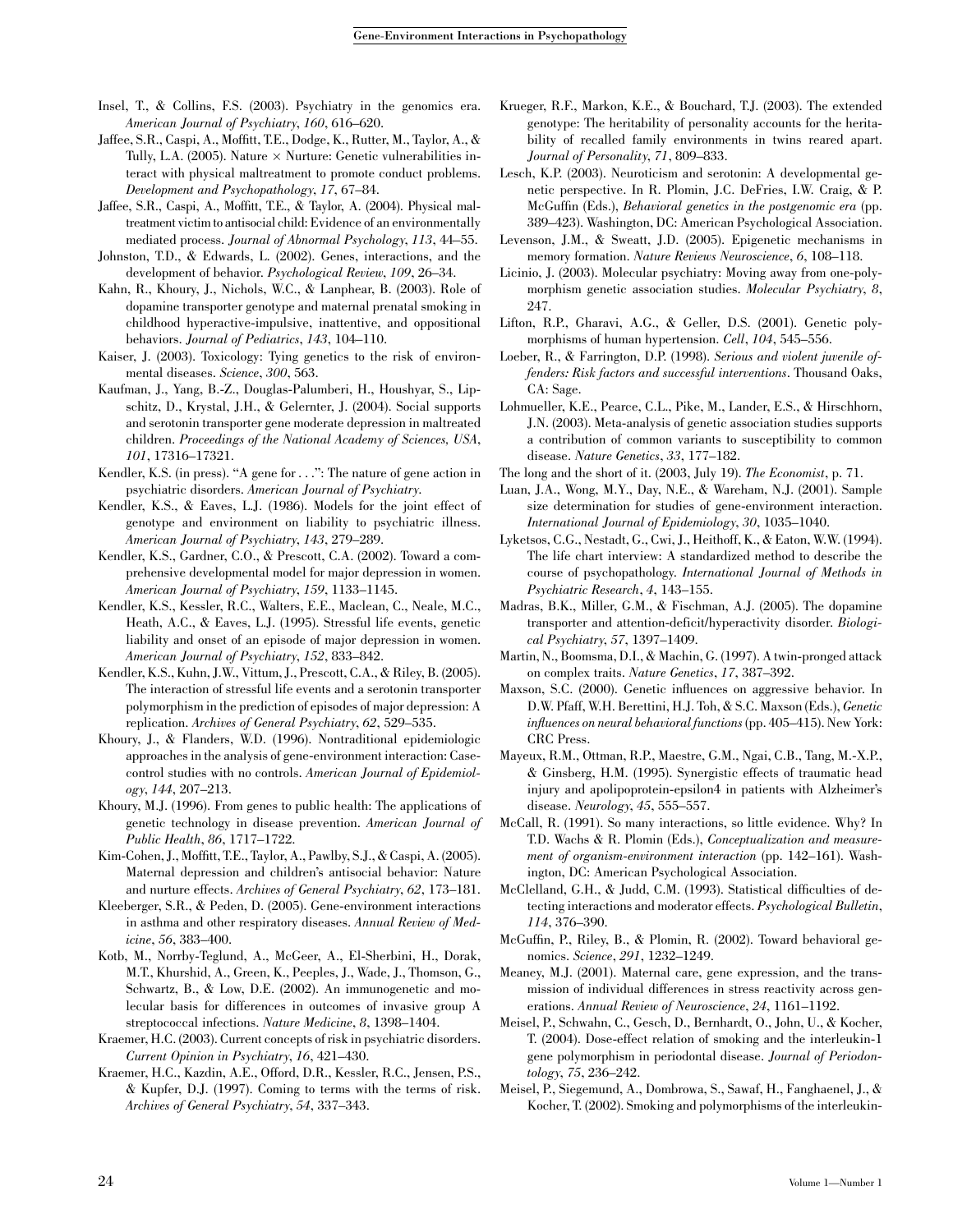1 gene cluster (IL -  $1\alpha$ , IL -  $1\beta$ , and IL -  $1RN$ ) in patients with periodontal disease. Journal of Periodontology, 73, 27–32.

- Merikangas, K., & Risch, N. (2003a). Genomic priorities and public health. Science, 302, 599–601.
- Merikangas, K., & Risch, N. (2003b). Will the genomics revolution revolutionize psychiatry? American Journal of Psychiatry, 160, 625–635.
- Moffitt, T.E. (2005). The new look of behavioral genetics in developmental psychopathology. Psychological Bulletin, 131, 533–554.
- Moffitt, T.E., Caspi, A., & Rutter, M. (2005). Strategy for investigating interactions between measured genes and measured environments. Archives of General Psychiatry, 62, 473–481.
- Moreno, J.D. (2003). Neuroethics: An agenda for neuroscience and society. Nature Reviews Neuroscience, 4, 149–153.
- Murphy, D.L., Li, Q., Engel, S., Wichems, C., Andrews, A., Lesch, K.P., & Uhl, G. (2001). Genetic perspectives on the serotonin transporter. Brain Research Bulletin, 56, 487–494.
- Needleman, H.J., McFarland, C., Ness, R.B., Fienberg, S.E., & Tobin, M.J. (2002). Bone lead levels in adjudicated delinquents: A case control study. Neurotoxicology and Teratology, 24, 711–717.
- Nemeroff, C.B. (2004). Neurobiological consequences of childhood trauma. Journal of Clinical Psychiatry, 65, 18–28.
- Nicholl, J.A.R., Roberts, G.W., & Graham, D.I. (1995). Apolipoprotein E e4 allele is associated with deposition of amyloid-B protein following head injury. Nature Medicine, 1, 135–137.
- Nuffield Council on Bioethics. (2002). Genetics and human behaviour: The ethical context. London: Author. (Available from The Nuffield Council on Bioethics, www.nuffieldbioethics.org)
- Nurturing nature. (2002, August 3–9). The Economist, p. 71.
- Olds, D.L., Henderson, C.R., Jr., Cole, R., Eckenrode, J., Kitzman, H., Luckey, D., Pettit, L., Sidora, K., Morris, P., & Powers, J. (1998). Long-term effects of nurse home visitation on children's criminal and antisocial behavior. Journal of the American Medical Association, 280, 1238–1244.
- O'Rahilly, S., Barroso, I., & Wareham, N.J. (2005). Genetic factors in type 2 diabetes: The end of the beginning? Science, 307, 370–373.
- Ordovas, J.M., Corella, D., Demissie, S., Cupples, L.A., Couture, P., Coltell, O., Wilson, P.W.F., Schaefer, E.J., & Tucker, K.L. (2002). Dietary fat intake determines the effect of a common polymorphism in the hepatic lipase gene promoter on high-density lipoprotein metabolism: Evidence of a strong dose effect in this gene-nutrient interaction in the Framingham study. Circulation, 106, 2315–2321.
- Orr, S.P., Metzger, L.J., Lasko, N.B., Macklin, M.L., Hu, F.B., Shalev, A.Y., & Pitman, R.K. (2003). Physiological responses to sudden loud tones in monozygotic twins discordant for combat exposure: Association with PTSD. Archives of General Psychiatry, 60, 217– 224.
- Ottman, R. (1990). An epidemiologic approach to gene-environment interaction. Genetic Epidemiology, 7, 177–185.
- Ottman, R. (1994). Epidemiologic analysis of gene-environment interaction in twins. Genetic Epidemiology, 11, 75–86.
- Ottman, R. (1996). Gene-environment interaction: Definitions and study designs. Preventive Medicine, 25, 764–770.
- Parens, E. (2004). Genetic differences and human identities: On why talking about behavioral genetics is important and difficult. Garrison, NY: The Hastings Center. (Available from The Hastings Center, www.thehastingscenter.org)
- Plomin, R., & Bergeman, C.S. (1991). The nature of nurture: Genetic influence on ''environmental'' measures. Behavioral and Brain Sciences, 14, 373–386.
- Plomin, R., & Crabbe, J. (2000). DNA. Psychological Bulletin, 126, 806–828.
- Plomin, R., DeFries, J.C., & Loehlin, J.C. (1977). Genotype-environment interaction and correlation in the analysis of human behavior. Psychological Bulletin, 84, 309–322.
- Plomin, R., DeFries, J.C., McClearn, G.E., & McGuffin, P. (2001). Behavioral genetics (4th ed.). New York: Worth Publishers.
- Pray, L.A. (2004, July 5). Epigenetics: Genome, meet your environment. The Scientist, 18, 14–20.
- Purcell, S. (2002). Variance components models for gene-environment interaction in twin analysis. Twin Research, 5, 554–571.
- Radda, G.K., & Viney, I. (2004). From gene function to improved health: Genome research in the United Kingdom. Journal of Molecular Medicine, 82, 74–90.
- Ridley, M. (2003). Nature via nurture: Genes, experience and what makes us human. New York: Harper Collins.
- Rosenthal, R., Rosnow, R.L., & Rubin, D.R. (2002). Contrasts and effect sizes in behavioral research: A correlational approach. New York: Cambridge University Press.
- Roush, W. (1995). Conflict marks crime conference. Science, 269, 1808–1809.
- Rowe, D.C. (1994). The limits of family influence. New York: Guilford Press.
- Rowe, D.C., Jacobson, K.C., & van den Oord, E. (1999). Genetic and environmental influences on vocabulary IQ: Parental education level as a moderator. Child Development, 70, 1151–1162.
- Rutter, M. (1983). Statistical and personal interactions: Facets and perspectives. In D. Magnusson & V.I. Allen (Eds.), Human development: An interactional perspective (pp. 295–319). New York: Academic Press.
- Rutter, M. (2005). Environmentally mediated risks for psychopathology: Research strategies and findings. Journal of the American Academy of Child and Adolescent Psychiatry, 44, 3–18.
- Rutter, M. (in press). The promotion of resilience in the face of adversity. In A. Clarke-Stewart & J. Dunn (Eds.), Families count: Effects on child and adolescent development. New York: Cambridge University Press.
- Rutter, M., Moffitt, T.E., & Caspi, A. (in press). Gene-environment interplay and psychopathology: Multiple varieties but real effects. Journal of Child Psychiatry and Psychology and Allied Disciplines.
- Rutter, M., & O'Connor, T., & the English and Romanian Adoptees Study Team. (2004). Are there biological programming effects for psychological development?: Findings from a study of Romanian adoptees. Developmental Psychology, 40, 81–94.
- Rutter, M., & Pickles, A. (1991). Person-environment interactions: Concepts, mechanisms, and implications for data analysis. In T.D. Wachs & R. Plomin (Eds.), Conceptualization and measurement of organism-environment interaction (pp. 105–141). Washington, DC: American Psychological Association.
- Rutter, M., Pickles, A., Murray, R., & Eaves, L. (2001). Testing hypotheses on specific environmental causal effects on behavior. Psychological Bulletin, 127, 291–324.
- Rutter, M., & Quinton, D. (1977). Psychiatric disorder: Ecological factors and concepts of causation. In H. McGurk (Ed.), Ecological factors in human development (pp. 173–187). Amsterdam: North Holland.
- Rutter, M., & Silberg, J. (2002). Gene-environment interplay in relation to emotional and behavioral disturbance. Annual Review of Psychology, 53, 463–490.
- Saletan, W. (1989, July 17, 24). Genes 'r' us. The New Republic, pp. 18–20.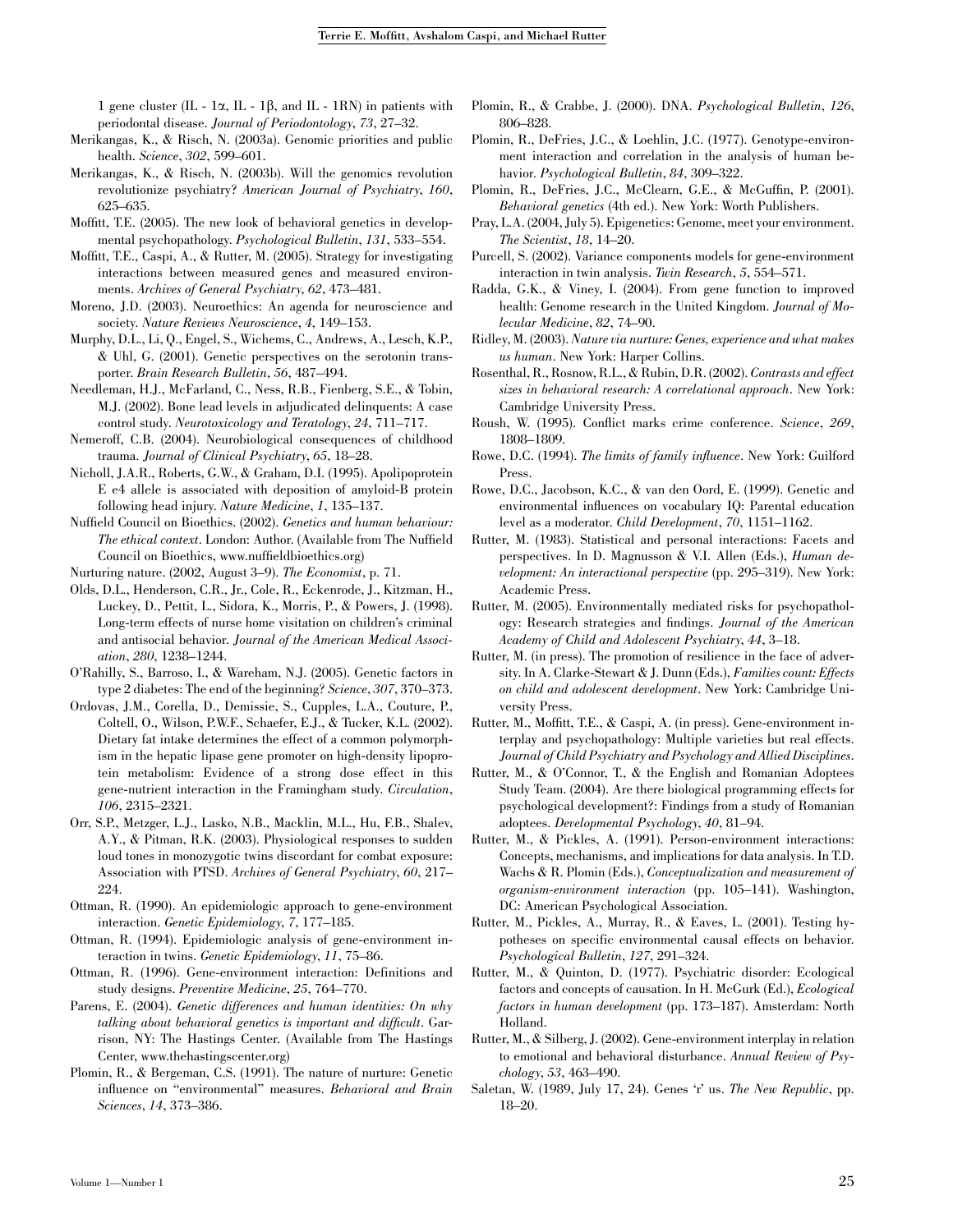- Sameroff, A.J., Seifer, R., & Bartko, W.T. (1997). Environmental perspectives on adaptation during childhood and adolescence. In S.S. Luthar, J.A. Burack, D. Cicchetti, & J.R. Weisz (Eds.), Developmental psychopathology: Perspectives on adjustment, risk and disorder (pp. 507–526). Cambridge, England: Cambridge University Press.
- Sankar, P. (2003). Genetic privacy. Annual Review of Medicine, 54, 393– 407.
- Sapolsky, R.M. (2004a). Organismal stress and telomeric aging. Proceedings of the National Academy of Sciences, USA, 101, 17323– 17324.
- Sapolsky, R.M. (2004b). Your personal pathology. Scientific American Mind, 14, 96–95.
- Scarr, S. (1992). Developmental theories for the 1990s: Development and individual differences. Child Development, 63, 1–19.
- Schork, N.J., Cardon, L.R., & Xu, X.P. (1998). The future of genetic epidemiology. Trends in Genetics, 14, 266–272.
- Searle, S., & Blackwell, J.M. (1999). Evidence for a functional repeat polymorphism in the promoter of the human NRAMP1 gene that correlates with autoimmune versus infectious disease susceptibility. Journal of Medical Genetics, 36, 295–299.
- Semple, D.M., McIntosh, A.M., & Lawrie, S.M. (2005). Cannabis as a risk factor for psychosis: Systematic review. Journal of Psychopharmacology, 19, 187–194.
- Sham, P. (1997). Introduction to statistical genetics. Oxford, England: Oxford University Press.
- Silberg, J., & Eaves, L. (2004). Analysing the contributions of genes and parent-child interaction to childhood behavioral emotional problems: A model for the children of twins. Psychological Medicine, 34, 347–356.
- Simon, G.E., & VonKorff, M. (1995). Recall of psychiatric history in cross-sectional surveys. Epidemiologic Reviews, 17, 221–227.
- Sinha, G. (2004). The identity dance: Genes alone don't determine identity. Psychology Today, 37, 52–71.
- Slutske, W.S., Hunt-Carter, E.E., Nabors-Oberg, R.E., Sher, K.J., Bucholz, K.K., Madden, P.A.F., Anokhin, A., & Heath, A.C. (2004). Do college students drink more than their non-college-attending peers? Evidence from a population-based longitudinal female twin study. Journal of Abnormal Psychology, 113, 530–540.
- Sullivan, P.F., Eaves, L.J., Kendler, K.S., & Neale, M.C. (2001). Genetic case-control association studies in neuropsychiatry. Archives of General Psychiatry, 58, 1015–1024.
- Suomi, S.J. (2001). How gene-environment interactions can shape the development of socioemotional regulation in rhesus monkeys. In B.S. Zuckerman & A.F. Lieberman (Eds.), Socioemotional regulation: Dimensions, developmental trends, and influences (pp. 44– 66). Skillman, NJ: Johnson & Johnson.
- Tabor, H.K., Risch, N.J., & Meyers, R.M. (2002). Candidate-gene approaches for studying complex genetic traits: Practical considerations. Nature Reviews Genetics, 3, 1–7.
- Tai, E.S., Corella, D., Deurenberg-Yap, M., Cutter, J., Chew, S.K., Tan, C.E., & Ordovas, J.M. (2003). Dietary fat interacts with the -514C>T polymorphism in the hepatic lipase gene promoter on plasma lipid profiles in multiethnic Asian population: The 1998 Singapore National Health Survey. The Journal of Nutrition, 133, 3399–3408.
- Talmud, P.J. (2004). How to identify gene-environment interactions in a multifactorial disease: CHD as an example. Proceedings of the Nutrition Society, 63, 5–10.
- Talmud, P.J., Bujac, S., & Hall, S. (2000). Substitution of asparagine for aspartic acid at residue 9 (D9N) of lipoprotein lipase markedly

augments risk of coronary heart disease in male smokers. Atherosclerosis, 149, 75–81.

- Talmud, P.J., & Humphries, S.E. (2001). Genetic polymorphisms, lipoproteins, and coronary artery disease risk. Current Opinion in Lipidology, 12, 409.
- Tienari, P., Wynne, L.C., Sorri, A., Lahti, I., Läksy, K., Moring, J., Naarala, M., Nieminen, P., & Wahlberg, K.-E. (2004). Genotypeenvironment interaction in schizophrenia-spectrum disorder. British Journal of Psychiatry, 184, 216–222.
- Toomey, R., Lyons, M.J., Eisen, S.A., Xian, H., Chantarujkapong, S., Seidman, L.J., Faraone, S.V., & Tsuang, M.T. (2003). A twin study of the neuropsychological consequences of stimulant abuse. Archives of General Psychiatry, 60, 303–310.
- Tsuang, M.T., Stone, W.S., & Faraone, S.V. (2001). Genes, environment and schizophrenia. British Journal of Psychiatry, 178, s18– s24.
- Turkheimer, E., Haley, A., Waldron, M., D'Onofrio, B., & Gottesman, I.I. (2003). Socioeconomic status modifies the heritability of IQ in young children. Psychological Science, 6, 623–628.
- Turkheimer, E., & Waldron, M. (2000). Nonshared environment: A theoretical, methodological, and quantitative review. Psychological Bulletin, 126, 78–108.
- Underwood, A., & Adler, J. (2005, January 17). It isn't just what you eat that can kill you, and it isn't just your DNA that can save you—it's how they interact. Newsweek, pp. 41–48.
- U.S. National Children's Study. (2004). Retrieved June 29, 2004, from http://nationalchildrensstudy.gov/
- van den Oord, E.J.C.G. (1999). Method to detect genotype-environment interactions for quantitative trait loci in association studies. American Journal of Epidemiology, 150, 1179–1187.
- van den Oord, E.J.C.G., & Sullivan, P.F. (2003). False discoveries and models for gene discovery. Trends in Genetics, 19, 537– 542.
- van Os, J., Krabbendam, L., Myin-Germeys, I., & Delespaul, P. (2005). The schizophrenia envirome. Current Opinion in Psychiatry, 18, 141–145.
- van Os, J., & Sham, P. (2003). Gene-environment interaction and correlation in schizophrenia. In R. Murray, P.B. Jones, E. Susser, J. van Os, & M. Cannon (Eds.), The epidemiology of schizophrenia (pp. 235–253). Cambridge, England: Cambridge University Press.
- Wachs, T.D. (2000). Necessary but not sufficient. Washington, DC: American Psychological Association.
- Wahlberg, K.E., Wynne, L.C., Oja, H., Keskitalo, P., Pykalainen, L., Lahti, I., Moring, J., Naarala, M., Sorri, A., Seitamaa, M., Laksy, K., Kolassa, J., & Tienari, P. (1997). Gene-environment interaction in vulnerability to schizophrenia: Findings from the Finnish Adoptive Family Study of schizophrenia. American Journal of Psychiatry, 154, 355–362.
- Wang, X., Zuckerman, B., Pearson, C., Kaufman, G., Chen, C., Wang, G., Niu, T., Wise, P.H., Bauchner, H., & Xu, X. (2002). Maternal cigarette smoking, metabolic gene polymorphism, and infant birth weight. Journal of the American Medical Association, 287, 195– 202.
- Waterland, R.A., & Jirtle, R.L. (2003). Transposable elements: Targets for early nutritional effects on epigenetic gene regulation. Molecular and Cellular Biology, 23, 5293–5300.
- Wilhelm, K.A., Mitchell, P.B., Niven, H., Finch, A., Wedgewood, L., Scimone, A., Blair, I.P., Parker, G.B., & Schofield, P.R. (in press). Life events, first depression onset, and the serotonin transporter gene. British Journal of Psychiatry.